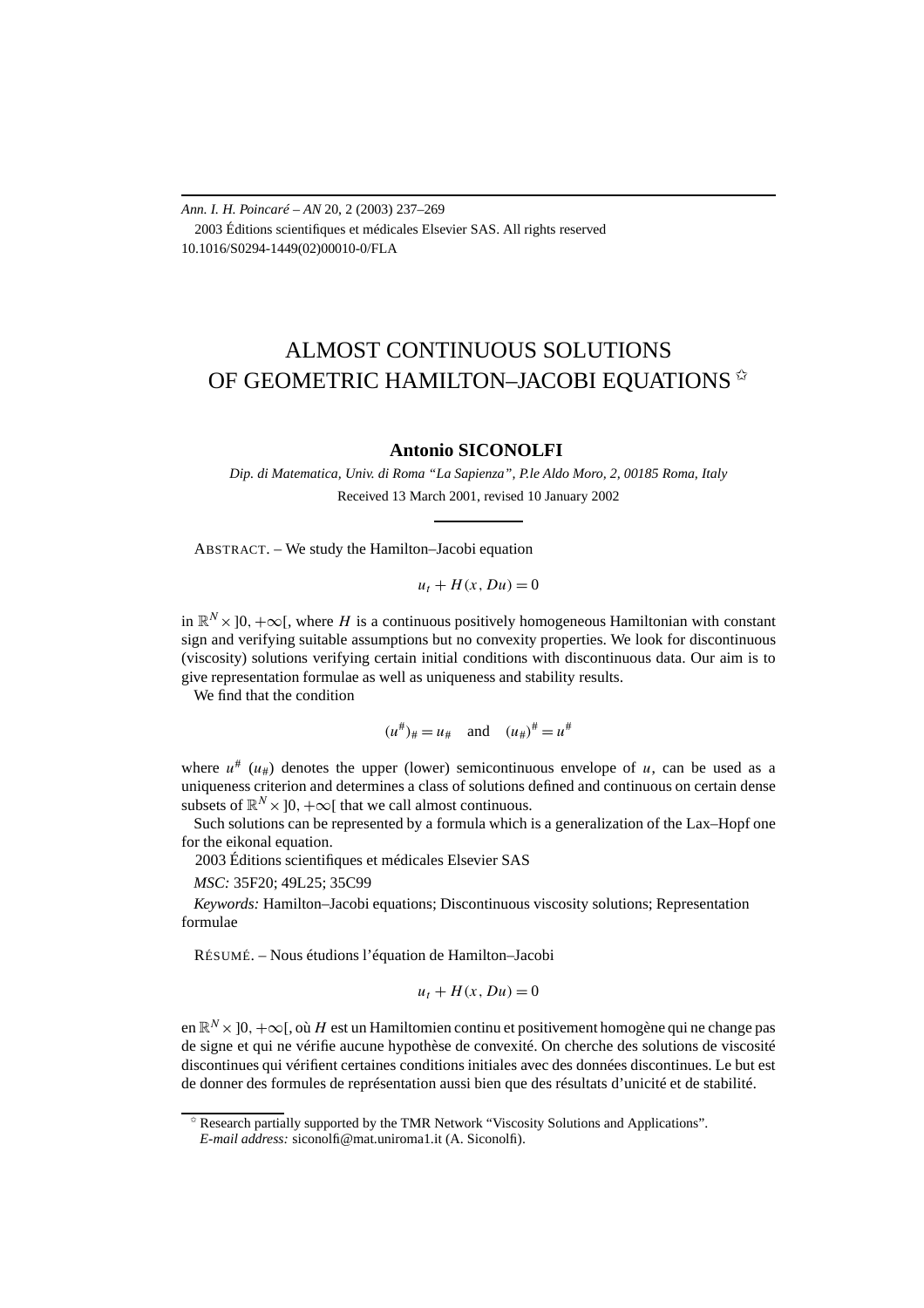Nous prouvons que la condition

$$
(u^{\#})_{\#} = u_{\#}
$$
 et  $(u_{\#})^{\#} = u^{\#}$ 

oú *u*# (*u*#) est l'enveloppe s.c.s. (s.c.i.) de *u*, peut être utilisée comme un critère d'unicité et détermine une classe de solutions définies et continues sur des ensembles denses de  $\mathbb{R}^N$  × 10,  $+\infty$ [ que nous appellons presque continues.

Nous représentons ces solutions à l'aide d'une formule qui généralise celle de Lax–Hopf pour l'équation eiconale.

2003 Éditions scientifiques et médicales Elsevier SAS

#### **Introduction**

We study the Hamilton–Jacobi time dependent equation

$$
u_t + H(x, Du) = 0 \tag{I}
$$

in  $\mathbb{R}^N \times [0, +\infty]$ , where *H* has constant sign and is homogeneous in the second argument but does not verify any convexity or uniform continuity assumptions with respect to the state variable.

We are interested in discontinuous viscosity solutions verifying initial conditions with discontinuous data. More precisely we look for locally bounded solutions *u* verifying

$$
\limsup_{(x,t)\to(x_0,0)} u^{\#}(x,t) \leq u_0^{\#}(x_0), \qquad \liminf_{(x,t)\to(x_0,0)} u_{\#}(x,t) \geq u_{0\#}(x_0)
$$
 (II)

for any  $x_0 \in \mathbb{R}^N$ , where  $u_0$  is a locally bounded initial datum and  $u^*(u_*)$  denotes the upper (lower) semicontinuous envelope of *u*. Our aim is to give representation formulae as well as uniqueness (in a sense that will be specified later) and stability results. It is clear that the usual comparison principles between u.s.c. subsolutions and l.s.c. supersolutions of (I) are useless for such a purpose.

In the case where *H* is convex (concave) the definition of viscosity solution has been adapted in [6], see also [11], for l.s.c. (u.s.c.) function; these solutions are now called bilateral, see [1]. Then a comparison principle for the equation (I) coupled with the initial condition  $\liminf_{(x,t)\to(x_0,0)} u(x,t) = u_0(x_0)$  ( $\limsup_{(x,t)\to(x_0,0)} u(x,t) = u_0(x_0)$ ) has been established for l.s.c (u.s.c.) bilateral solutions and l.s.c. (u.s.c.) initial data . However the application of this theory is strictly confined to the convex case and cannot be generalized skipping such an assumption.

Several attempts have been made to give new definitions of solutions or to select some special (sub, super) viscosity solution in order to recover uniqueness and stability in a more general setting. In this line of research there are notions as envelope and minimax solutions (see Bardi's survey in [2]), and more recently of *L*-solutions given applying the level set method to the evolution of certain hypographs, see [12].

We follow the approach of [3] where suitable relations between l.s.c. and u.s.c. envelopes of solutions are required in order to obtain uniqueness results.

In [4] it has been investigated how in the convex case the definition of bilateral solution is related to the usual viscosity one for discontinuous functions clarifying that they are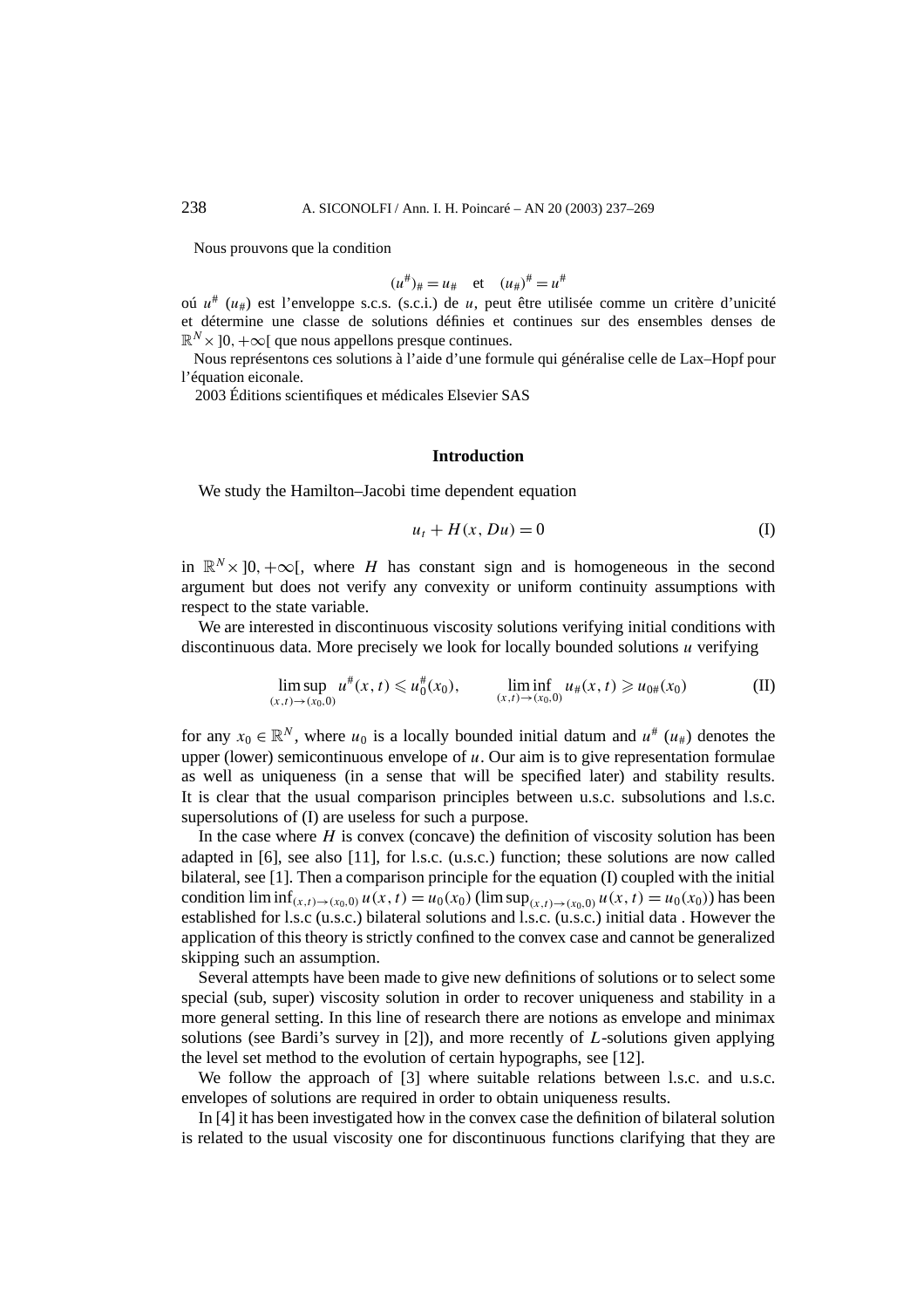in a sense equivalent if a function *u* verifies

$$
(u^{\#})_{\#} = u_{\#} \quad \text{and} \quad (u_{\#})^{\#} = u^{\#}.
$$
 (III)

If the convexity assumption is removed, however, it has been pointed out that essential nonuniqueness phenomena can appear in the sense that two solutions verifying the same initial condition and (III) may have different lower and upper semicontinuous envelopes.

The main achievement of this paper is to show that under our assumptions, the condition (III) instead can be used as a uniqueness criterion.

It is clear that this must be understood in a generalized sense since the very definition of viscosity solutions in the discontinuous case forces to identify functions with the same lower and upper semicontinuous envelopes.

We introduce as in [17] the equivalence relation which express this identification and consider the space of these equivalence classes. It turns out that for functions verifying (III) the structure of these classes is particularly simple and it is a consequence of Baire's theorem that two equivalent functions coincide on a residual set where they are continuous, see also [3] for related results. We show that these classes of functions can be characterized knowing the values attained on this residual set.

This justifies the definition of almost continuous functions as those which are defined and continuous on dense subsets and that cannot be extended continuously. We explain in Remark 4.1 the choice of this terminology.

The uniqueness results are based on some representation formulae of the maximal u.s.c. subsolution of (I) and (the first inequality of) (II) and the minimal l.s.c. supersolution of (I) and (the second inequality of) (II). They are obtained adapting similar ones given in [19] for the continuous case and can be viewed as a generalization of the Lax–Hopf formula for the eikonal equation. In the stability result we use a convergence naturally related to the class of almost continuous functions.

The paper is organized as follows:

In the first section the problem we deal with is stated with all the assumptions. The definition of viscosity solution is then rephrased, thanks to the geometric character of the Hamiltonian, using the perpendiculars to some level sets. Finally it is introduced a distance on  $\mathbb{R}^N$  on which the representation formulae are based.

In Section 2 the Hamiltonian is assumed convex (concave) in *p* and it is proved the equivalence between bilateral solutions and solutions verifying (III) with different techniques with respect to [4]. The representation formulae are presented in Section 3. Section 4 is devoted to illustrate the definition and the basic properties of almost continuous functions. Finally the uniqueness and stability results are given in Section 5.

#### **1. Statement of the problem and preliminary results**

We study the time dependent Hamilton–Jacobi equation

$$
u_t + H(x, Du) = 0 \tag{1.1}
$$

in  $\mathbb{R}^N \times [0, +\infty[$  coupled with initial conditions we will specify later and initial data which will not be taken continuous but only locally bounded.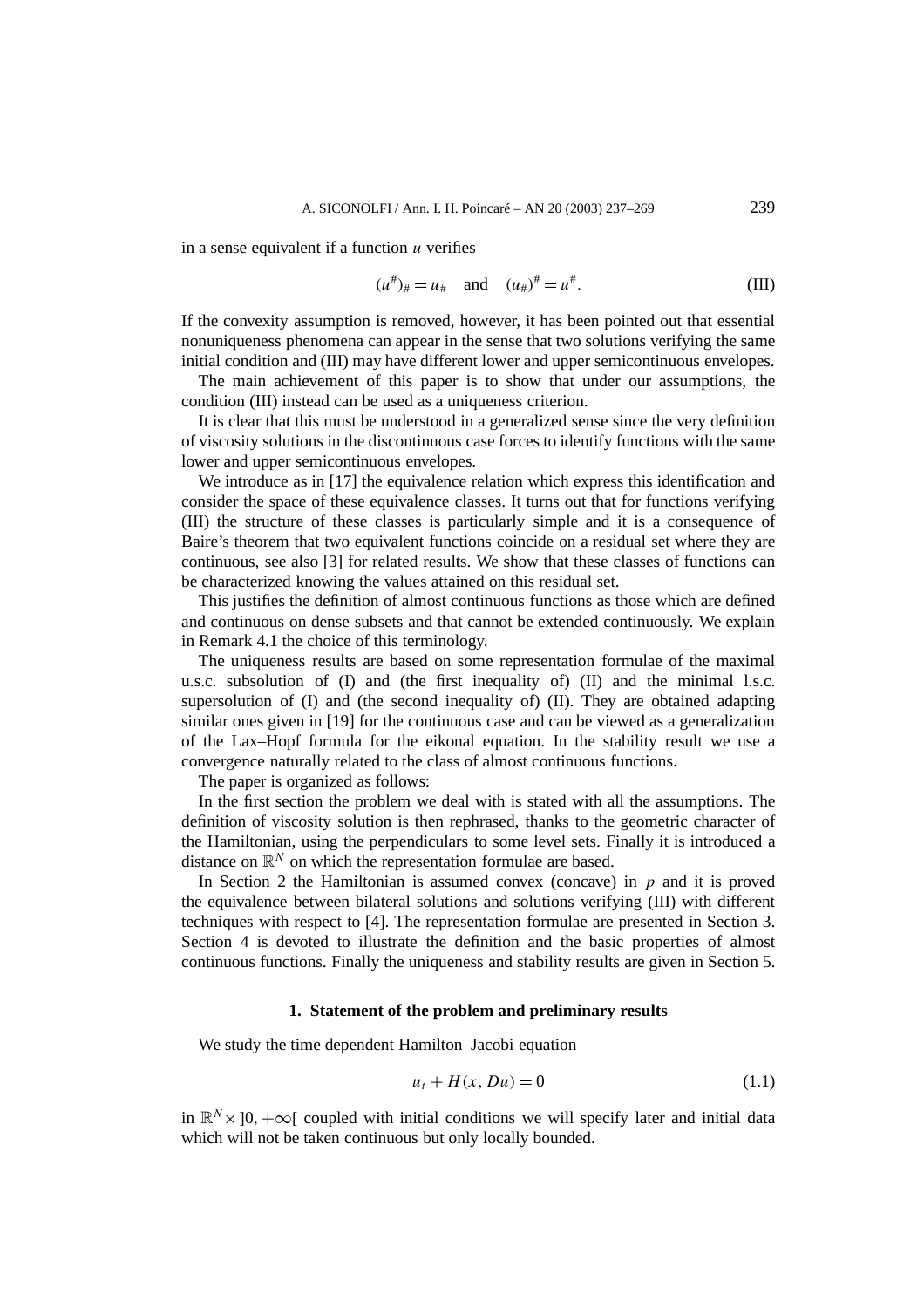We assume the following conditions on *H*:

$$
H \text{ is continuous in } (x, p), \tag{1.2}
$$

$$
H(x, \lambda p) = \lambda H(x, p),\tag{1.3}
$$

for any  $(x, p)$  and  $\lambda \geqslant 0$ .

$$
H(x, p) > 0 \quad (<0) \tag{1.4}
$$

for any *x* and for  $p \neq 0$ 

$$
|H(x, p_1) - H(x, p_2)| \leq (a|x| + b)|p_1 - p_2| \tag{1.5}
$$

for any  $x$ ,  $p_1$ ,  $p_2$  and suitable positive constants  $a$ ,  $b$ .

By the assumption (1.3), (1.1) belongs to the class of the so-called geometric equations, see [7].

We fix some notation and terminology. We recall that a general treatment of viscosity solutions and all the basic definitions we will use in the paper can be found in [1,5].

Given an element *z*, a subset *K* of an Euclidean space and a positive number *r*, we denote by  $B(z, r)$  the Euclidean ball with radius *r* centered at *z* and by  $K<sup>c</sup>$  the complementary set of *K*. We define the distance and the signed distance from *K* through the formulae:

$$
d(z, K) = \inf_{K} |z - y|,
$$
  

$$
d^*(z, K) = d(z, K) - d(z, K^c).
$$

The expression  $\varphi$  is supertangent (subtangent) to f at a certain point  $z_0$  for  $\varphi$  continuous and *f* u.s.c. (l.s.c.) will mean that  $z_0$  is a local maximizer (minimizer) of  $f - \varphi$ .

Given a locally bounded function  $f$ ,  $f^{\#}(f_{\#})$  will stand for its upper (lower) semicontinuous envelope.

In the whole paper we will call (sub, super) solution of  $(1.1)$  a locally bounded viscosity (sub, super) solution, see [13,1,7]. In the case where *H* is convex or concave in *p* we will consider l.s.c. or u.s.c. viscosity solutions in the sense of Barron and Jensen, see [6,11,4] we will refer to it as bilateral solutions.

We emphasize that all the (sub, super) solution of (1.1) we will consider are defined in  $\mathbb{R}^N \times [0, +\infty[$ , consequently the level sets of it are subsets of  $\mathbb{R}^N \times [0, +\infty[$  and the boundaries and the closures of such level sets are with respect to the relative topology of  $\mathbb{R}^N \times [0, +\infty]$ . Moreover all the arguments of the type  $(x, t)$ ,  $(y, s)$  we will write in the remainder of the paper are understood to have the time component positive unless otherwise specified.

Thanks to the geometric character of (1.1) the previous notions of solutions can be restated using the notion of perpendicular (see [8]) to certain level sets.

**DEFINITION** 1.1. – *Given a closed set K of an Euclidean space and*  $z_0 \in K$ *, we say that a nonvanishing vector p is perpendicular to*  $K(p \perp K)$  *provided there exists*  $\varepsilon > 0$ *such that*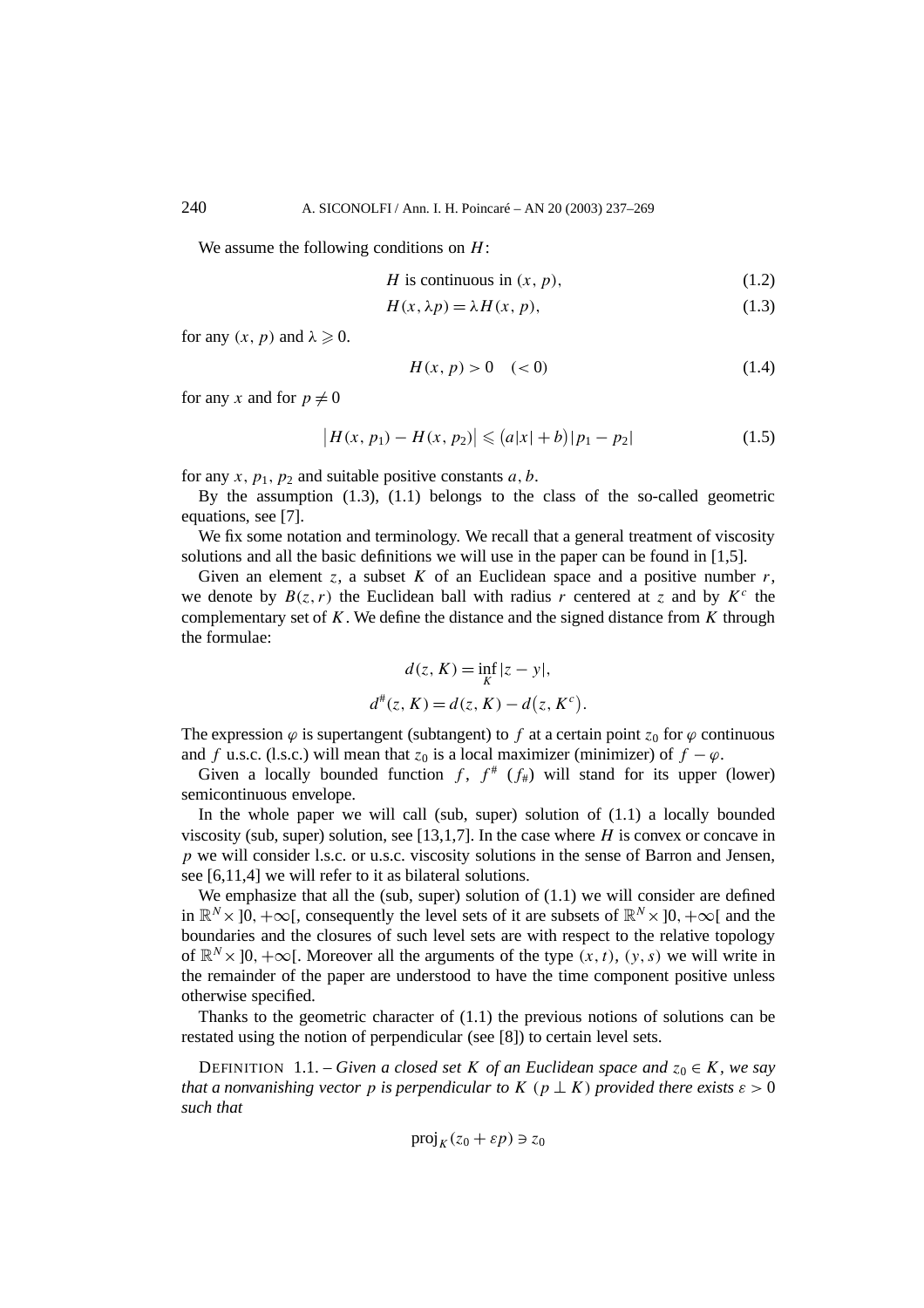*where for any z*

$$
\text{proj}_K(z) = \{ y \in K : |y - z| = d(z, K) \}.
$$

The following characterizations hold, see [19]:

PROPOSITION 1.1. – Let f be a locally bounded function is  $\mathbb{R}^N \times [0, +\infty]$ . The two *following assertions are equivalent*:

- (i)  $f$  *is a sub* (*super*) *solution of* (1.1).
- (ii) For any  $\alpha \in \mathbb{R}$ ,  $(x_0, t_0) \in \{f^* \geq \alpha\}$   $(\{f_* \leq \alpha\})$ ,  $(p, s) \perp \{f^* \geq \alpha\}$   $(\{f_* \leq \alpha\})$  at  $(x_0, t_0)$  *one has*

$$
-s + H(x_0, -p) \leq 0 \quad (s + H(x_0, p) \geq 0).
$$

PROPOSITION 1.2. – *Assume H to be convex (concave) in p and let f be a l.s.c.*  $(u.s.c.)$  *function defined in*  $\mathbb{R}^N \times [0, +\infty)$ *. The following two assertions are equivalent*:

- (i) *f is a bilateral solution.*
- (ii) For any  $\alpha \in \mathbb{R}$ ,  $(x_0, t_0) \in \{f \leq \alpha\}$   $(\{f \geq \alpha\})$ ,  $(p, s) \perp \{f \leq \alpha\}$   $(\{f \geq \alpha\})$  at  $(x_0, t_0)$  *one* has

$$
s + H(x_0, p) = 0 \quad (-s + H(x_0, -p) = 0).
$$

The next result shows that a subsolution  $f$  can be also tested using the perpendiculars to the level sets cl{ $f > \alpha$ }.

COROLLARY 1.1. – *f is a subsolution of* (1.1) *if and only if for any*  $\alpha \in \mathbb{R}$ ,  $(x_0, t_0) \in$ cl{*f* >  $\alpha$ }*,*  $(p_0, s_0) \perp$  cl{*f* >  $\alpha$ *} at*  $(x_0, t_0)$  *it results* 

$$
-s_0 + H(x_0, -p_0) \leq 0. \tag{1.6}
$$

*Proof.* – Assume f to verify (1.6) and observe that by the very definition of u.s.c. envelope

$$
cl{f > \alpha} = cl{f^* > \alpha} \quad \text{for any } \alpha.
$$

Fix  $\alpha \in \mathbb{R}$ ,  $(x_0, t_0) \in \{f^* \geq \alpha\}$ ,  $(p_0, s_0) \perp \{f^* \geq \alpha\}$  at  $(x_0, t_0)$  and  $\varepsilon > 0$  such that  $(x_0 + \varepsilon p_0, t_0 + \varepsilon s_0)$  has  $(x_0, t_0)$  as unique projection on  $\{f^* \ge \alpha\}.$ 

Put

$$
\beta = f^*(x_0 + \varepsilon p_0, t_0 + \varepsilon s_0) < \alpha
$$

and consider a sequence  $\alpha_n$  contained in  $\beta$ ,  $\alpha$ [ and converging to  $\alpha$ .

Note that

$$
\{f^{\#} \geq \alpha\} \subseteq \text{cl}\{f > \alpha_n\} \quad \text{for any } n \tag{1.7}
$$

and any limit point  $(x, t)$  of sequences  $(x_n, t_n)$  with  $(x_n, t_n) \in \text{cl}\{f > \alpha_n\}$  for any *n* verifies by the upper semicontinuity of  $f^{\#}$ 

$$
(x,t) \in \{f^* \geq \alpha\}.\tag{1.8}
$$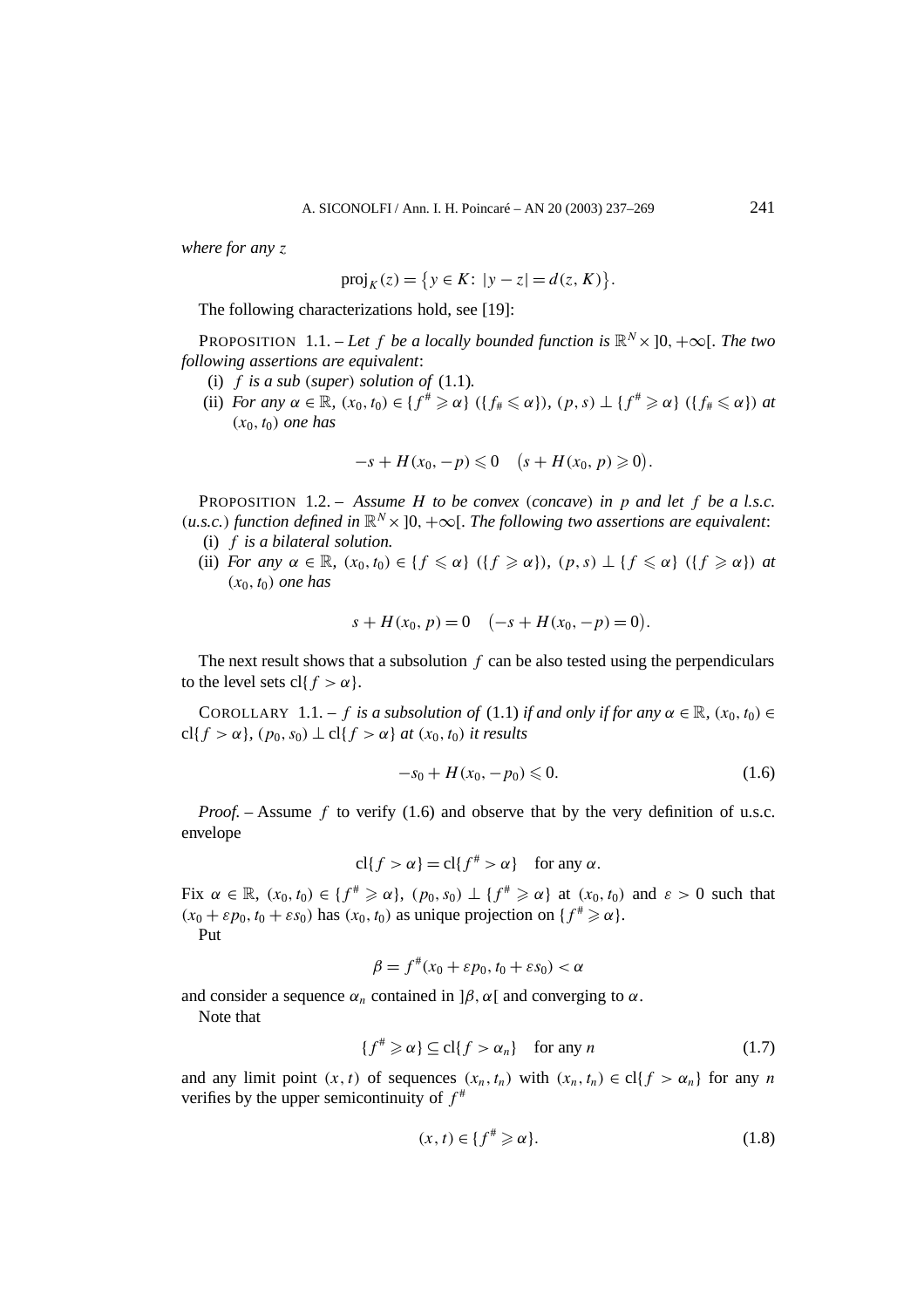Select

$$
(x_n, t_n) \in \text{proj}_{\text{cl}\{f > \alpha_n\}}(x_0 + \varepsilon p_0, t_0 + \varepsilon s_0)
$$

and exploit  $(1.7)$ ,  $(1.8)$  to find

$$
(x_0, t_0) = \lim_{n} (x_n, t_n).
$$
 (1.9)

By (1.6)

$$
t_n - t_0 - \varepsilon s_0 + H(x_n, x_n - x_0 - \varepsilon p_0) \leq 0
$$

then pass to the limit for  $n$  going to infinity and take in account  $(1.9)$  and the continuity of *H* to get

 $-s_0 + H(x_0, -p_0) \leq 0$ 

which shows that  $f$  is a subsolution of  $(1.1)$  by Proposition 1.1.

The converse implication can be obtained arguing similarly. Then the proof is complete.  $\square$ 

We now give some estimates on the distance function from certain level sets of a subsolution and a bilateral solution of  $(1.1)$  exploiting the assumption  $(1.3)$ . For simplicity we assume *H* nonnegative in the first proposition and convex in the second. Similar results hold with suitable modifications for *H* nonpositive or concave.

PROPOSITION 1.3. – *Assume H nonnegative.*

*Let f be a subsolution of* (1.1)*,*  $\alpha$  *a constant with*  $\{f > \alpha\} \neq \emptyset$  *and K a bounded subset of*  $\mathbb{R}^N \times 10$ ,  $+\infty$ [*.* 

*If*  $T > \sup\{t: (x, t) \in K\}$  *there is*  $R > 0$  *verifying* 

$$
d((x_0, t), \operatorname{cl}\{f > \beta\}) \geqslant \frac{R}{(R+1)^{1/2}}(t - t_0)
$$

*for any*  $\beta \leq \alpha$ ,  $(x_0, t_0) \in K \cap \inf\{f \leq \beta\}$ ,  $t \in [t_0, T]$ .

*Proof.* – Let  $\beta$ ,  $(x_0, t_0)$ , *T* be as in the statement. Set

$$
h(t) = d\big((x_0, t), \mathrm{cl}\{f > \beta\}\big)
$$

and consider  $t_1 \in \text{dom } h' \cap ]t_0, T]$  with  $(x_0, t_1) \in \text{int}\lbrace f \leq \beta \rbrace$ .

Assume

$$
h(t_1) < t_1 = d\big((x_0, t_1), \{t = 0\}\big)
$$

so that  $proj_{\text{cl}\{f > \beta\}}(x_0, t_1)$  is nonempty and an element  $(y_0, s_0)$  can be selected in it. The function

$$
\sigma(t) = (|x_0 - y_0|^2 + |t - s_0|^2)^{1/2}
$$

is supertangent to  $h$  at  $t_1$  and consequently

$$
h'(t_1) = \sigma'(t_1) = \frac{1}{h(t_1)}(t_1 - s_0).
$$
\n(1.10)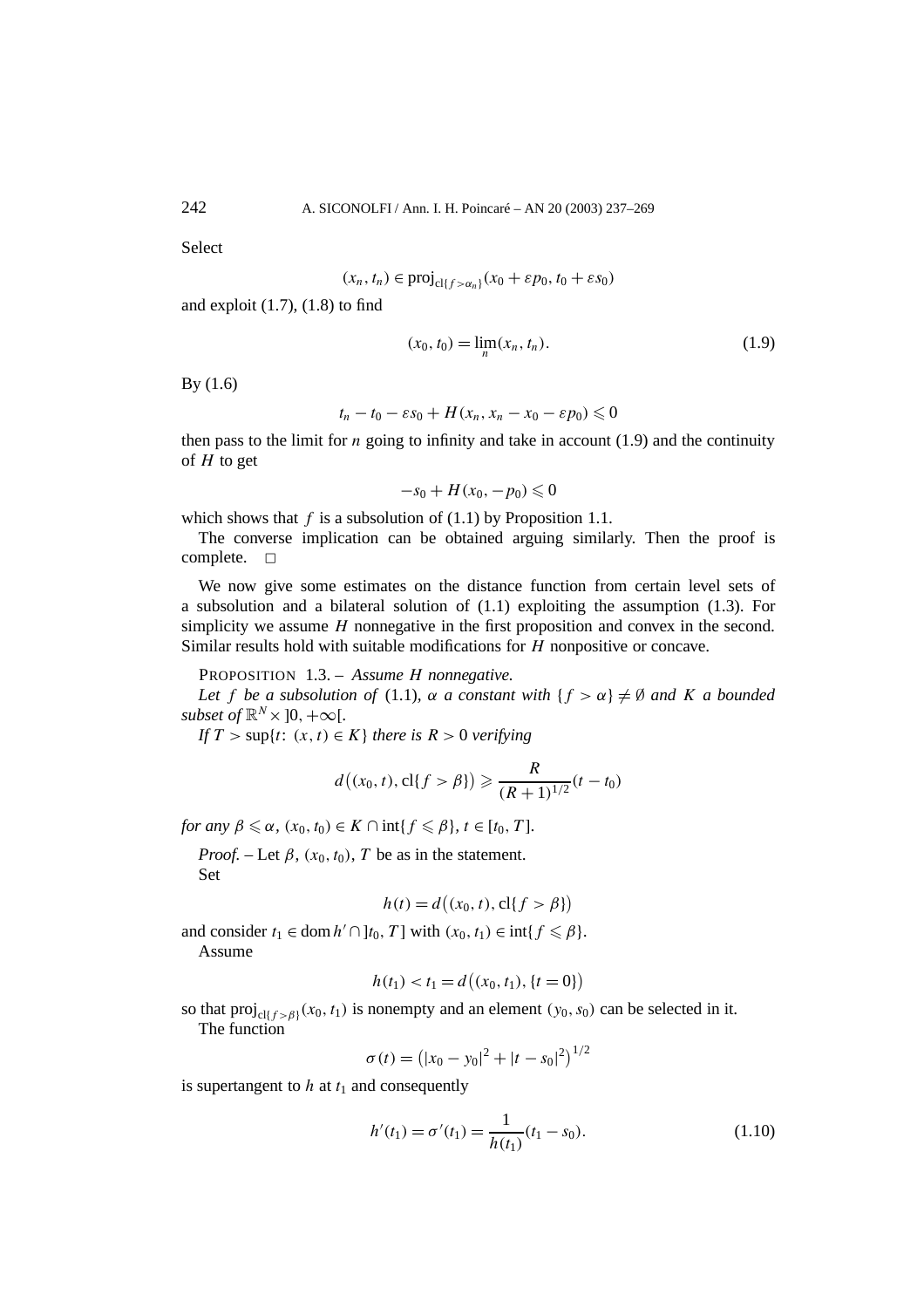Since  $((x_0 - y_0), (t_1 - s_0))$  ⊥ cl{*f* >  $\beta$ } at  $(y_0, s_0)$  it results by Corollary 1.1

$$
H(y_0, y_0 - x_0) \leq (t_1 - s_0), \tag{1.11}
$$

and so

 $t_1 - s_0 > 0$ 

and

 $h'(t_1) > 0$ 

which shows that

$$
(x_0, t) \in \text{int}\{f \leq \beta\}
$$

for any  $t \in [t_0, T]$ . Set

$$
K_1 = \{x: (x, s) \in K \text{ for some } s\} \times [0, T],
$$
  
\n
$$
r = \sup \{d((x, t), cl\{f > \alpha\}): (x, t) \in K_1\},
$$
  
\n
$$
r_0 = \sup \{|x|: (x, s) \in K \text{ for some } s\},
$$
  
\n
$$
R = \min \{H(y, p): |y| \le r + r_0, |p| = 1\},
$$

and get from (1.11)

$$
|y_0-x_0|\leqslant \frac{t_1-s_0}{R}.
$$

Plug this inequality in (1.10) to discover

$$
h'(t_1) \geqslant \frac{t_1 - s_0}{(1 + \frac{1}{R^2})^{1/2} (t_1 - s_0)} = \frac{R}{(R^2 + 1)^{1/2}}.
$$
\n(1.12)

Fix  $t \in [t_0, T]$  and put

$$
I = \{s \in [t_0, t]: h(s) \geq s\},
$$
  

$$
t_1 = \begin{cases} \max I & \text{if } I \neq \emptyset, \\ t_0 & \text{otherwise.} \end{cases}
$$

Finally use (1.12) to obtain for  $t \in [t_0, T]$ 

$$
h(t) = h(t_1) + \int_{t_1}^t h' ds \geq t_1 + \frac{R}{(R^2 + 1)^{1/2}}(t - t_1) \geq \frac{R}{(R^2 + 1)^{1/2}}(t - t_0).
$$

PROPOSITION 1.4. – *Assume H convex.*

*Let f be a bilateral solution of* (1.1)*,*  $\alpha$  *a constant with* { $f \leq \alpha$ }  $\neq \emptyset$  *and K a bounded subset of*  $\mathbb{R}^N \times [0, +\infty[$  *verifying* 

$$
d\big((x,t),\{f\leq \alpha\}\big)< t \quad \text{for any } (x,t)\in K. \tag{1.13}
$$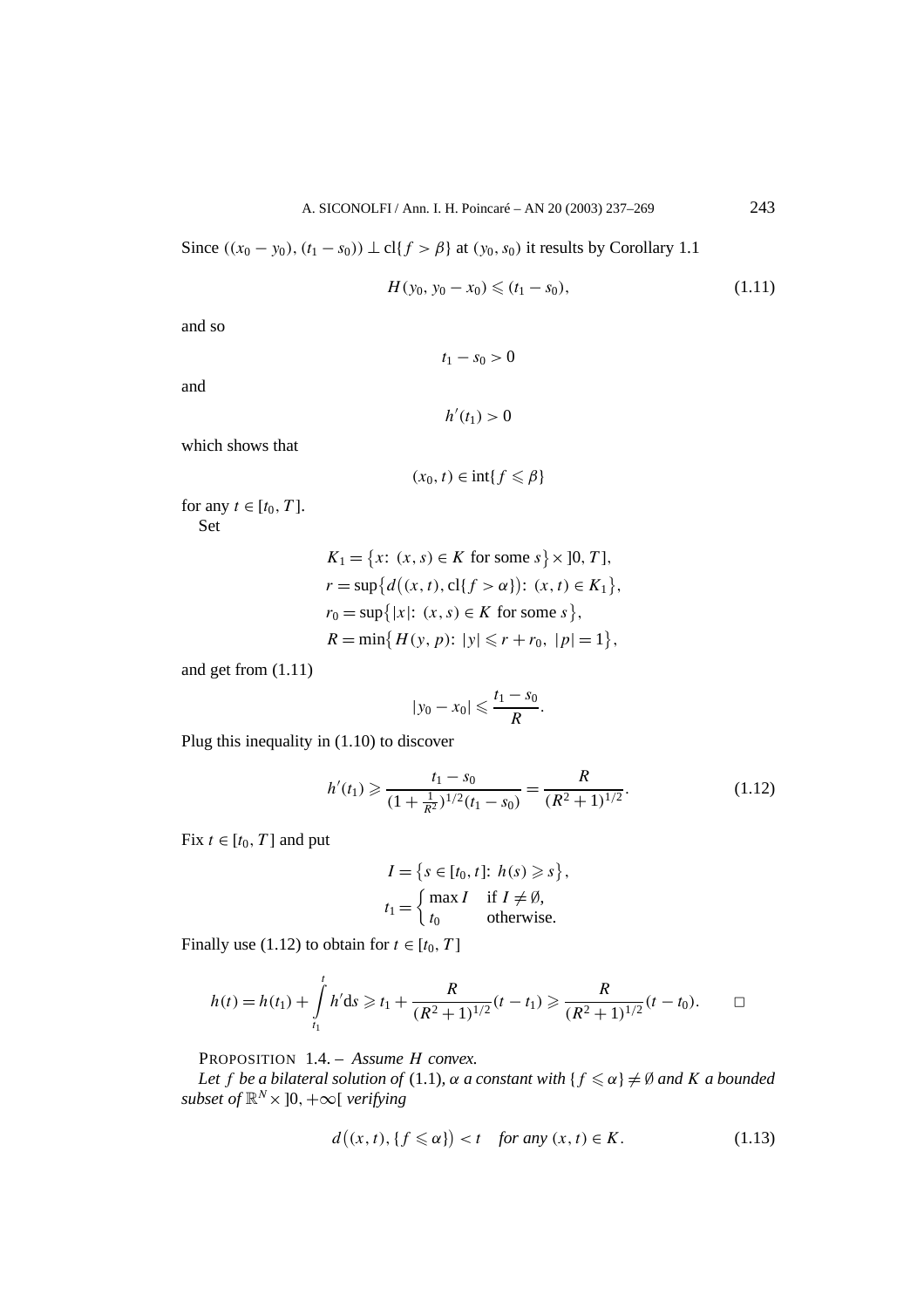*If*  $T > \sup\{t: (x, t) \in K\}$  *there is*  $R > 0$  *such that* 

$$
d((x_0, t), \{f \leq \alpha\}) \leq \max\left(d((x_0, t_0), \{f \leq \alpha\}) - \frac{R}{(R+1)^{1/2}}(t-t_0), 0\right)
$$

*for any*  $(x_0, t_0) \in K$ ,  $t \in [t_0, T]$ .

*Proof.* – Given  $(x_0, t_0) \in K$  define

$$
h(t) = d\big((x_0, t), \{f \leq \alpha\}\big)
$$

and consider  $t_1 \in \text{dom } h' \cap [t_0, T]$  with  $h(t_1) > 0$ . By (1.13)  $h(t_1) < t_1$  and so an element  $(y_0, s_0)$  can be selected in proj $(f \leq \alpha)$  $(x_0, t_1)$ , hence

$$
h'(t_1) = \frac{1}{h(t_1)}(t_1 - s_0).
$$

Since  $((x_0 - y_0), (t_1 - s_0)) \perp \{f \leq \alpha\}$  at  $(y_0, s_0)$  it results by Proposition 1.2

$$
H(y_0, x_0 - y_0) = s_0 - t_1
$$

and so  $h'(t_1) < 0$ .

Therefore arguing as in Proposition 1.3 a positive constant *R* depending only on *H* and *K* can be determined so that

$$
|x_0 - y_0| \leq \frac{s_0 - t_1}{R}
$$
 and  $h'(t_2) \leq -\frac{R}{(R+1)^{1/2}}$ .

The proof can be thus completed arguing as in Proposition 1.2.  $\Box$ 

We proceed to define a distance between a point and a closed set of R*<sup>N</sup>* related to the equation

$$
|H(x, Du)| = 1\tag{1.14}
$$

see [18,19]. It will be used in the representation formulae of Section 3.

We start by introducing some terminology and a definition, see [9,10].

For any  $T > 0$  we shall denote by  $B<sup>T</sup>$  the space of measurable essentially bounded functions defined in  $]0, T[$  with values in  $\mathbb{R}^N$ .

DEFINITION 1.2. – *Given*  $T > 0$  *and two subset*  $B_1$ ,  $B_2$  *of*  $B^T$  *we call a nonanticipative strategy a mapping*

$$
\gamma:B_1\to B_2
$$

*such that if*  $t \in [0, T[, \eta_1, \eta_2 \in B_1 \text{ with }$ 

$$
\eta_1(s) = \eta_2(s) \ a.e. \ s \in ]0, t[
$$

*then*

$$
\gamma[\eta_1](s) = \gamma[\eta_2](s) \ a.e. \ s \in ]0, t[.
$$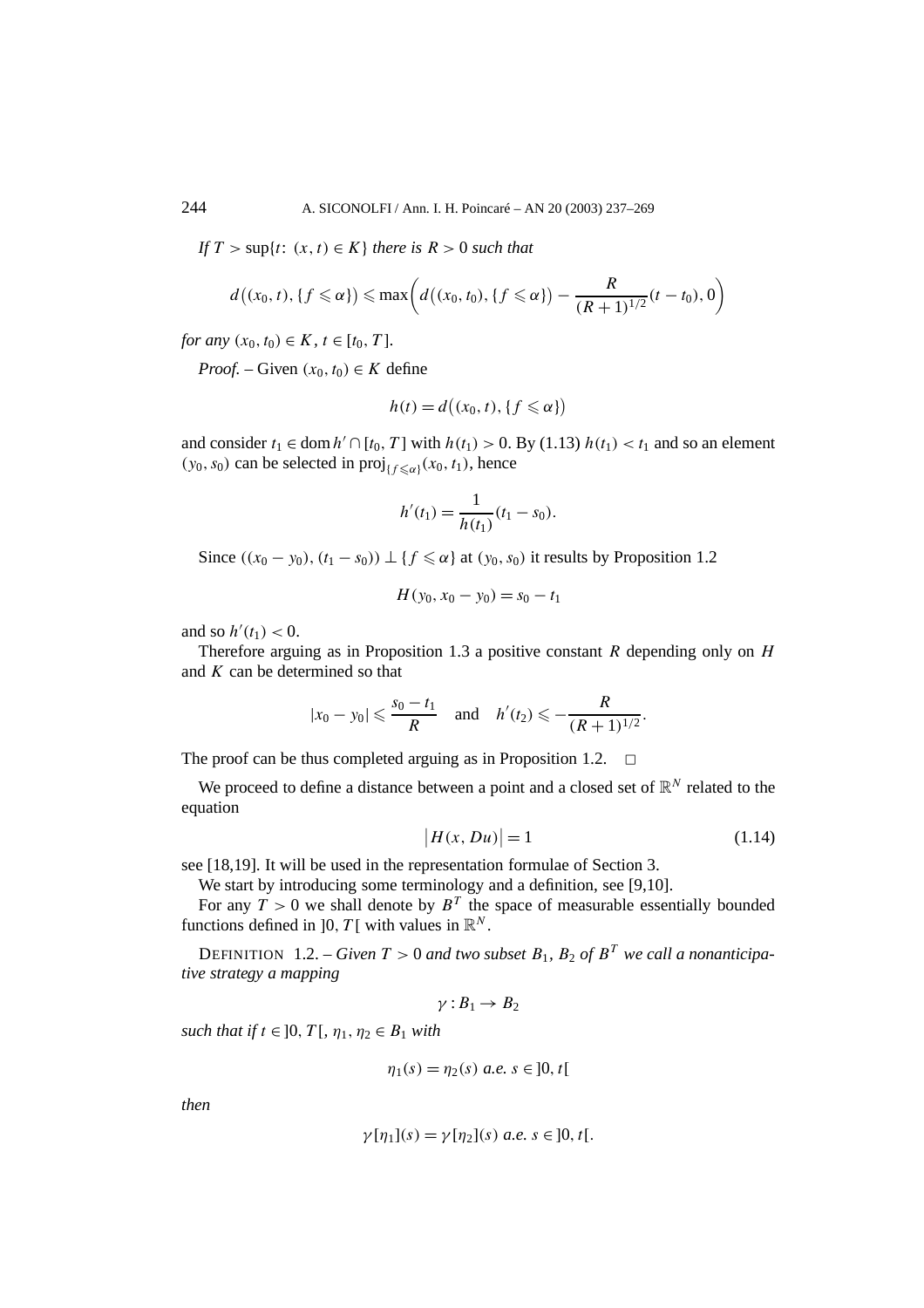Given a closed set *K* of  $\mathbb{R}^N$  and  $x \in \mathbb{R}^N$  we set for any  $T > 0$ 

$$
B_{K,x}^T = \left\{ \zeta \in B^T \colon \left( x - \int_0^T \zeta \, \mathrm{d}t \right) \in K \right\}
$$

and denote by  $\Gamma^T$ ,  $\Gamma^T_{K,x}$  the nonanticipative strategies from  $B^T$  to  $B^T$  and from  $B^T$  to  $B_{K,x}^T$ , respectively.

If  $\eta \in B^T$ ,  $\gamma \in \Gamma^T$ ,  $x \in \mathbb{R}^N$  we write  $\overline{\xi}(\eta, \gamma, x, \cdot)$  for the integral curve of  $\gamma[\eta]$  defined in  $[0, T]$  which equals  $x$  at  $T$ .

For  $\eta \in B^T$ ,  $\gamma \in \Gamma^T$ ,  $x \in \mathbb{R}^N$ , *K* closed subset of  $\mathbb{R}^N$  we define

$$
\overline{\mathcal{I}}_x^T(\eta, \gamma) = \int_0^T \gamma[\eta] \eta - |\gamma[\eta]| d^{\#}(\eta, Z(\overline{\xi}(\eta, \gamma, x, \cdot))) dt
$$

and

$$
S(K, x) = \inf_{\Gamma^1_{K, x} B^1} \sup_{B^1} \overline{\mathcal{I}}_x^1(\eta, \gamma).
$$
 (1.15)

**PROPOSITION** 1.5. –  $S(K, \cdot)$  *is a Lipschitz continuous solution of* (1.14) *in*  $K^c$ .

The following comparison principle holds for Eq. (1.14), see [19].

PROPOSITION 1.6. – Let  $\Omega$  be an open set of  $\mathbb{R}^N$  and g, f an u.s.c. subsolution and *a l.s.c. supersolution of*  $(1.14)$  *in*  $\Omega$ *, respectively.* 

*Assume*

$$
\liminf_{\substack{x \to x_0 \\ x \in \Omega}} f(x) \geq \limsup_{\substack{x \to x_0 \\ x \in \Omega}} g(x) \quad \text{for any } x_0 \in \partial \Omega.
$$

*If*  $\Omega$  *is unbounded assume in addition* 

$$
\lim_{|x| \to +\infty} f(x) = +\infty
$$

*then*  $f \ge g$  *in*  $\Omega$ *.* 

#### **2. Bilateral solutions**

Here we assume *H* convex, and so nonnegative, or concave and consequently nonpositive.

The aim of this section is to characterize the bilateral solutions of (1.1) as solutions whose u.s.c. and l.s.c. envelopes verify a certain relation. This result is already in [4], here we prove it in our setting without using any uniform continuity condition on *H* with respect to the state variable or Rademacher's theorem. Our proof is instead based on a reflection principle for normal cones (in the Clarke sense) to certain closed sets.

This is the statement of the main result of the section: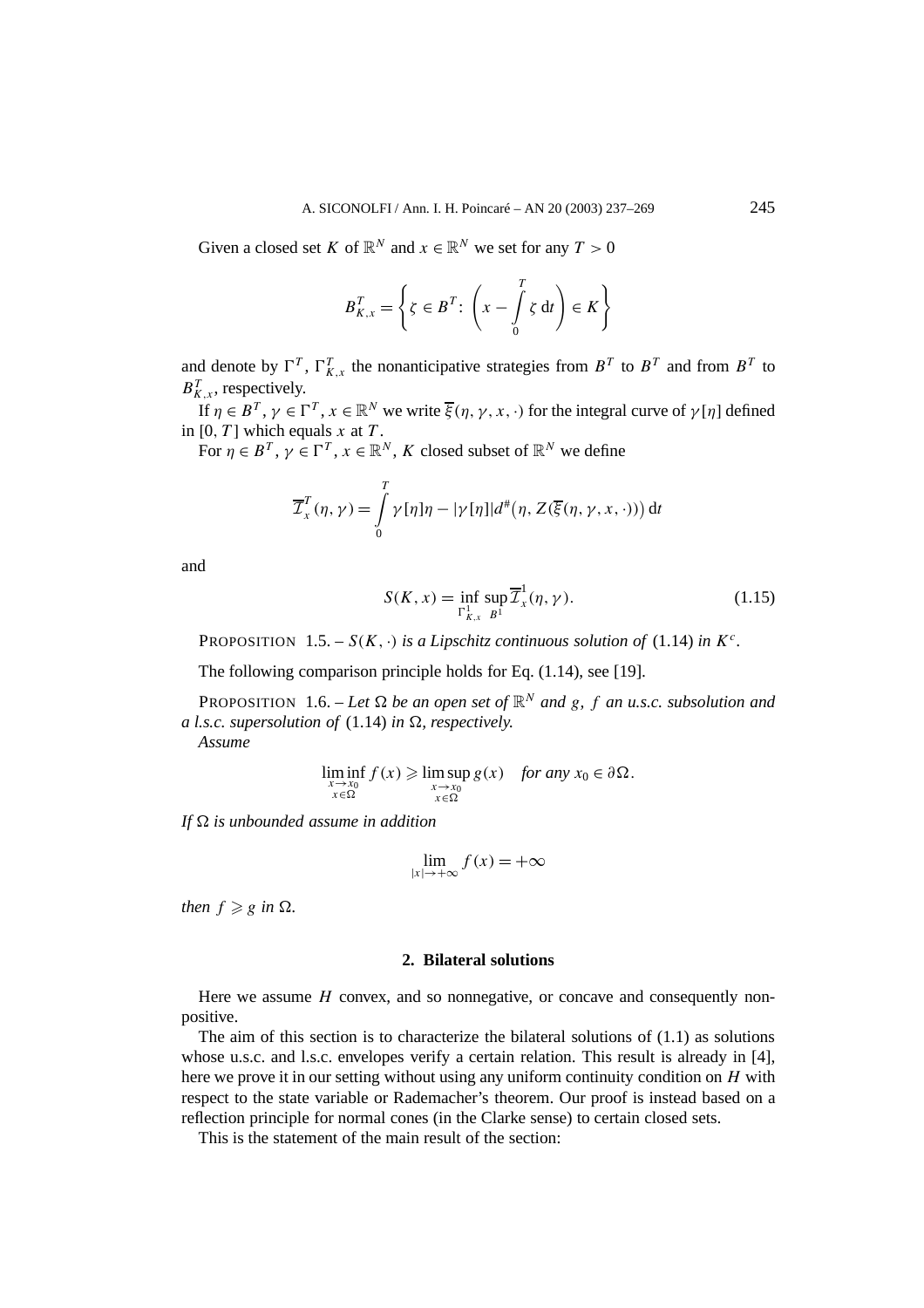THEOREM 2.1. – *Assume H convex (concave) in p and f l.s.c. (u.s.c.) then the following two assertion are equivalent*:

(i) *f is a bilateral solution of* (1.1)*.*

(ii) *f* is a solution of (1.1) with  $(f^*)_{\mu} = f ((f_{\mu})^* = f)$ .

We will show it for *H* convex (and so nonnegative). The case where the Hamiltonian is concave can be treated similarly.

The proof will be divided in steps.

We recall that for a given closed subset *K* of an Euclidean space and  $z \in K$  the (Clarke) normal cone  $N_K(z)$  to *K* at *z* is given by the formula

$$
\operatorname{co}\{p\colon p=\lim p_i \text{ with } p_i \perp K \text{ at } z_i \text{ and } z_i \to z\},
$$

where co indicates the convex hull.

The tangent cone  $T_K(z)$  is the polar set of  $N_K(z)$ , i.e.

$$
T_K(z) = \{ p \colon pq \leq 0 \text{ for any } q \in N_K(z) \}.
$$

The following reflection principle for normal cones holds, see [16] for related results:

LEMMA 2.1. – *Let K be a closed set and*  $\hat{K} = (\text{int } K)^c$ *. Assume*  $z_0 \in \partial K$  *and*  $int T_K(z_0) \neq \emptyset$  *then*  $N_{\widehat{K}}(z_0) \subseteq -N_K(z_0)$ *.* 

*Proof.* – The proof is based on the following characterization, see [8]:  $\overline{q} \in \text{int } T_{\hat{K}}(z_0)$  if and only if there exists  $\varepsilon > 0$  such that  $z + tq \in \hat{K}$  for any  $z \in B(z_0, \varepsilon) \cap \hat{K}$ ,  $q \in \hat{B(\overline{q}, \varepsilon)}$ ,  $t \in [0, \varepsilon]$ .

Take

$$
q_0 \in \left(\text{int } T_{\widehat{K}}(z_0)\right)^c
$$

then there are sequences  $z_n$  in  $K$ ,  $q_n$ ,  $t_n > 0$  converging to  $z_0$ ,  $q_0$ , 0 respectively, which satisfy

$$
z_n+t_nq_n\notin \widehat{K} \quad \text{for any } n.
$$

Observe that  $\hat{K} = c \cdot \sin k \hat{k}$ , then it is possible to select a positive sequence  $\varepsilon_n$  converging to 0 and a sequence of unit vectors *an* such that

$$
z_n + \varepsilon_n a_n + t_n q_n =: y_n \in K
$$

and

$$
y_n-t_nq_n=z_n+\varepsilon_na_n\notin K.
$$

This implies

$$
-q_0 \in \left(\operatorname{int} T_K(z_0)\right)^c.
$$

Therefore

$$
\inf T_{\widehat{K}}(z_0) \supseteq -\inf T_K(z_0) \neq \emptyset \quad \text{and} \quad T_{\widehat{K}}(z_0) \supseteq -T_K(z_0)
$$

which gives the thesis.  $\Box$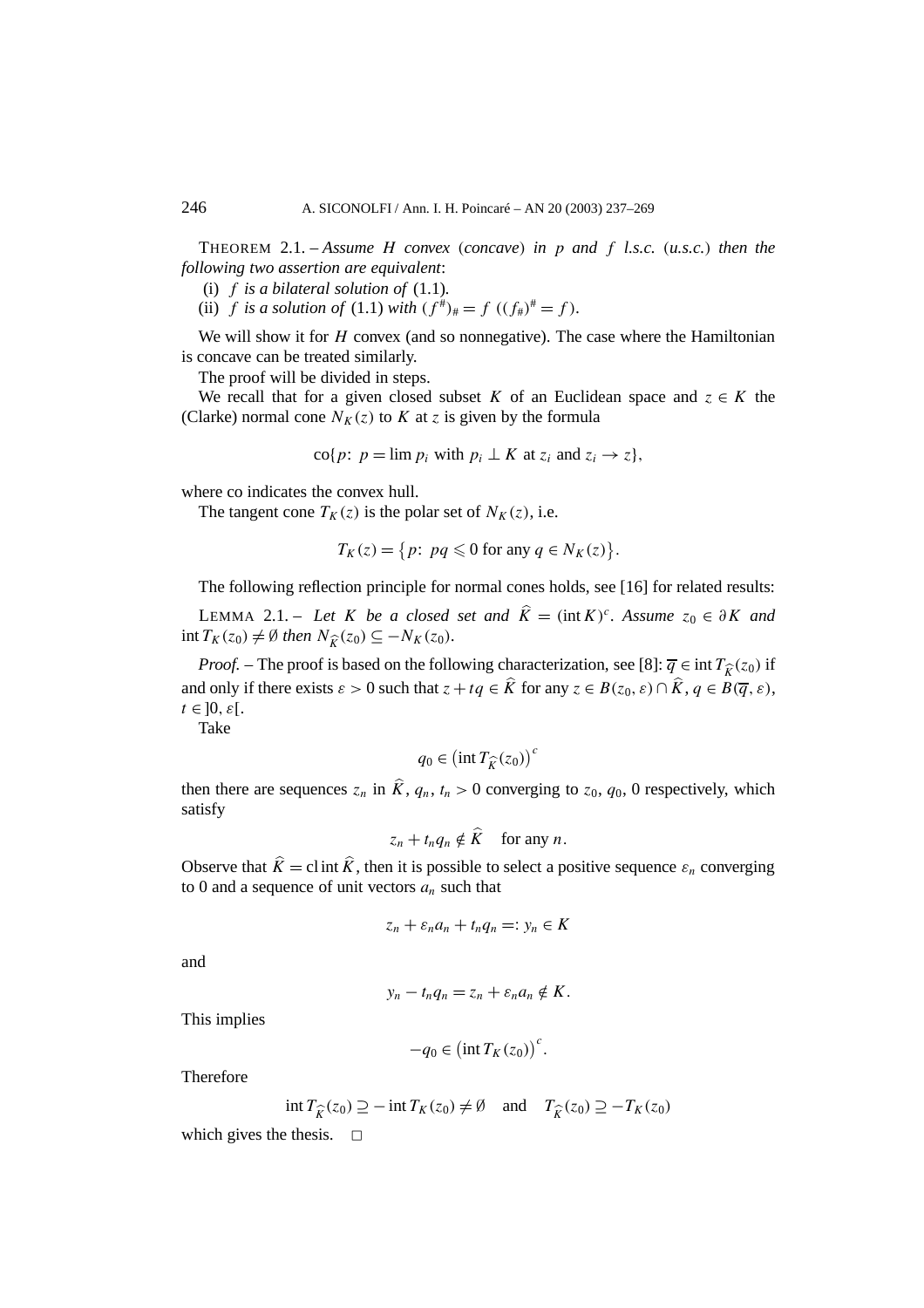*Remark* 2.1. – The previous assertion does not hold if we skip the assumption int  $T_K(z_0) \neq \emptyset$ . To see this through an example, define in  $\mathbb{R}^2$  the functions

$$
f_1(x_1, x_2) = x_1^2 + (x_2 + 1)^2
$$
,  $f_2(x_1, x_2) = x_1^2 + (x_2 - 1)^2$ 

and the closed set

$$
K = \{x_1 \geq 0\} \cup \{f_1 \leq 1\} \cup \{f_2 \leq 1\}.
$$

One has

$$
N_K(0,0) = \{x_1 = 0\}, \qquad N_{\widehat{K}}(0,0) = \{x_1 \ge 0\}.
$$

Then  $T_K(0, 0) = \{x_2 = 0\}$  has empty interior and obviously

$$
N_{\widehat{K}}(0,0) \nsubseteq -N_K(0,0).
$$

PROPOSITION 2.1. – If *f* is a bilateral solution of (1.1) then  $(f^*)_{\#} = f$ .

*Proof.* – Fix  $\alpha$  and  $(x_0, t_0) \in \partial \{f \leq \alpha\}.$ Let  $\varepsilon_0 > 0$  be so small that

$$
d\big((x,t),\{f\leq \alpha\}\big)< t \quad \text{for any } (x,t)\in B\big((x_0,t_0),\varepsilon_0\big)
$$

then by Proposition 1.4 for any  $\delta > 0$  there is  $\varepsilon \in [0, \varepsilon_0]$  such that

 $((x, t + \delta) \in \{f \leq \alpha\})$  for any  $(x, t) \in B((x_0, t_0), \varepsilon)$ ,

hence

$$
(x_0, t_0 + \delta) \in \text{int}\{f \leq \alpha\}.
$$

Therefore

$$
cl\inf\{f \leqslant \alpha\} = \{f \leqslant \alpha\}.
$$
\n(2.1)

Recall that

$$
int{f \leq \alpha} \subseteq {f^* \leq \alpha}
$$
\n(2.2)

and

$$
\mathrm{cl}\{f^* \leq \alpha\} \subseteq \left\{ (f^*)_{\#} \leq \alpha\right\} \tag{2.3}
$$

for any  $\alpha$ , and get from (2.1), (2.2) and (2.3)

$$
\{f \leq \alpha\} \subseteq \left\{(f^*)_{\#} \leq \alpha\right\} \quad \text{for any } \alpha \in \mathbb{R},
$$

and so  $f \geq f^*$ )<sup>#</sup> which gives the thesis being the converse inequality obvious.  $\Box$ 

PROPOSITION 2.2. – *Any bilateral solution f of* (1.1) *is also a solution.*

*Proof.* – Fix  $\alpha \in \mathbb{R}$ . Exploit the convex character of *H* and the definition of normal cone to see that

$$
s + H(x, p) \leq 0 \tag{2.4}
$$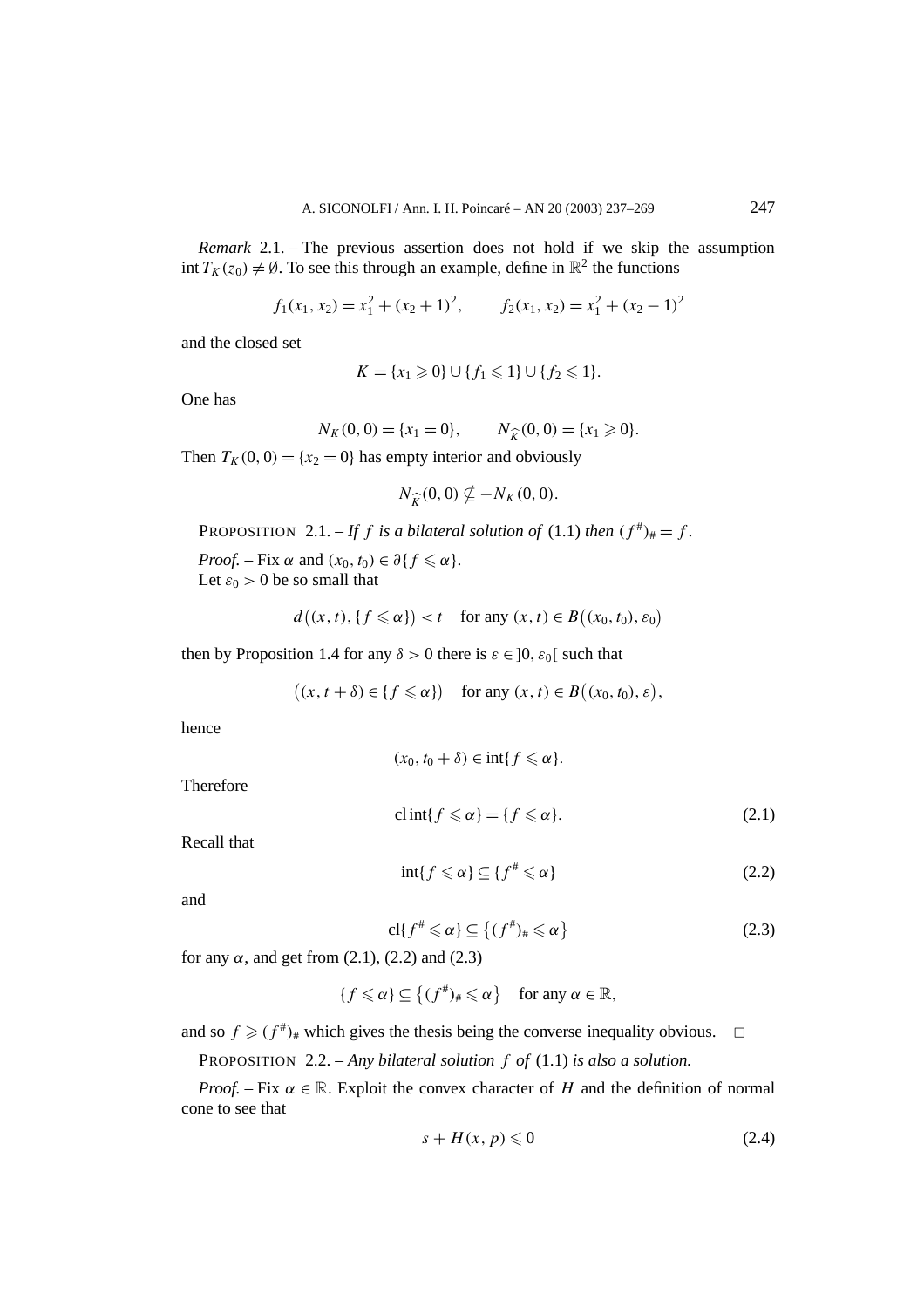for any  $(x, t) \in \partial \{f \leq \alpha\}, (p, s) \in N_{\{f \leq \alpha\}}(x, t)$ .

Consequently since *H* is nonnegative,  $N_{\{f \leq \alpha\}}(x, t)$  cannot contain any vector subspace and then

$$
\inf T_{\{f \leq \alpha\}}(x,t) \neq \emptyset \quad \text{for any } (x,t) \in \partial \{f \leq \alpha\}. \tag{2.5}
$$

Lemma 2.1 can thus be applied to

$$
K = \{f \leq \alpha\}, \qquad \widehat{K} = \left(\inf\{f \leq \alpha\}\right)^c = \text{cl}\{f > \alpha\}
$$

yielding the relation

$$
N_{\mathrm{cl}\{f>\alpha\}}(x,t)\subseteq -N_{\{f\leq\alpha\}}(x,t) \quad \text{for any } (x,t)\in\partial\{f\leq\alpha\}.\tag{2.6}
$$

Use (2.4) and (2.6) to discover

$$
-s + H(x, -p) \leq 0 \tag{2.7}
$$

for any  $(x, t) \in \text{cl}\lbrace f > \alpha \rbrace$ ,  $(p, s) \perp \text{cl}\lbrace f > \alpha \rbrace$  at  $(x, t)$ .

This implies in the light of Corollary 1.1 that  $f$  is a subsolution of  $(1.1)$  and so the thesis.  $\Box$ 

**PROPOSITION** 2.3. – Assume f to be a l.s.c. solution of (1.1) verifying  $(f^*)_{\#} = f$ *then f is a bilateral solution of* (1.1)*.*

*Proof.* – Fix  $\alpha \in \mathbb{R}$ . Use Corollary 1.1 and the convex character of *H* to find the relation

$$
-s + H(x, -p) \leq 0 \tag{2.8}
$$

for any  $(x, t) \in \partial$  cl{ $f > \alpha$ },  $(p, s) \in N_{\text{cl}(f > \alpha)}(x, t)$ . This implies since *H* is nonnegative

$$
\int \int_{\text{Cl}(u>\alpha)} (x, t) \neq \emptyset \quad \text{for any } (x, t) \in \partial \text{Cl}(f>\alpha). \tag{2.9}
$$

Now consider an element  $(y_0, s_0) \in \partial \{f \leq \alpha\}$ . Since  $(f^*)_{\#} = f$ , there is a sequence  $(y_n, s_n)$  converging to  $(y_0, s_0)$  such that

$$
\lim_{n} f^{\#}(y_n, s_n) = f(y_0, s_0) \leq \alpha.
$$

Fix  $\bar{s} > s_0$  and  $\beta_0 > \alpha$  with  $\{f > \beta_0\} \neq \emptyset$ .

There is no loss of generality in assuming

$$
s_n < \bar{s} \quad \text{for any } n
$$

moreover for any  $\beta \in ]\alpha, \beta_0[$  there is an index  $n_\beta$  such that

$$
(y_n, s_n) \in \{f^* < \beta\} \subseteq \text{int}\{f \leq \beta\} \quad \text{for } n > n_\beta.
$$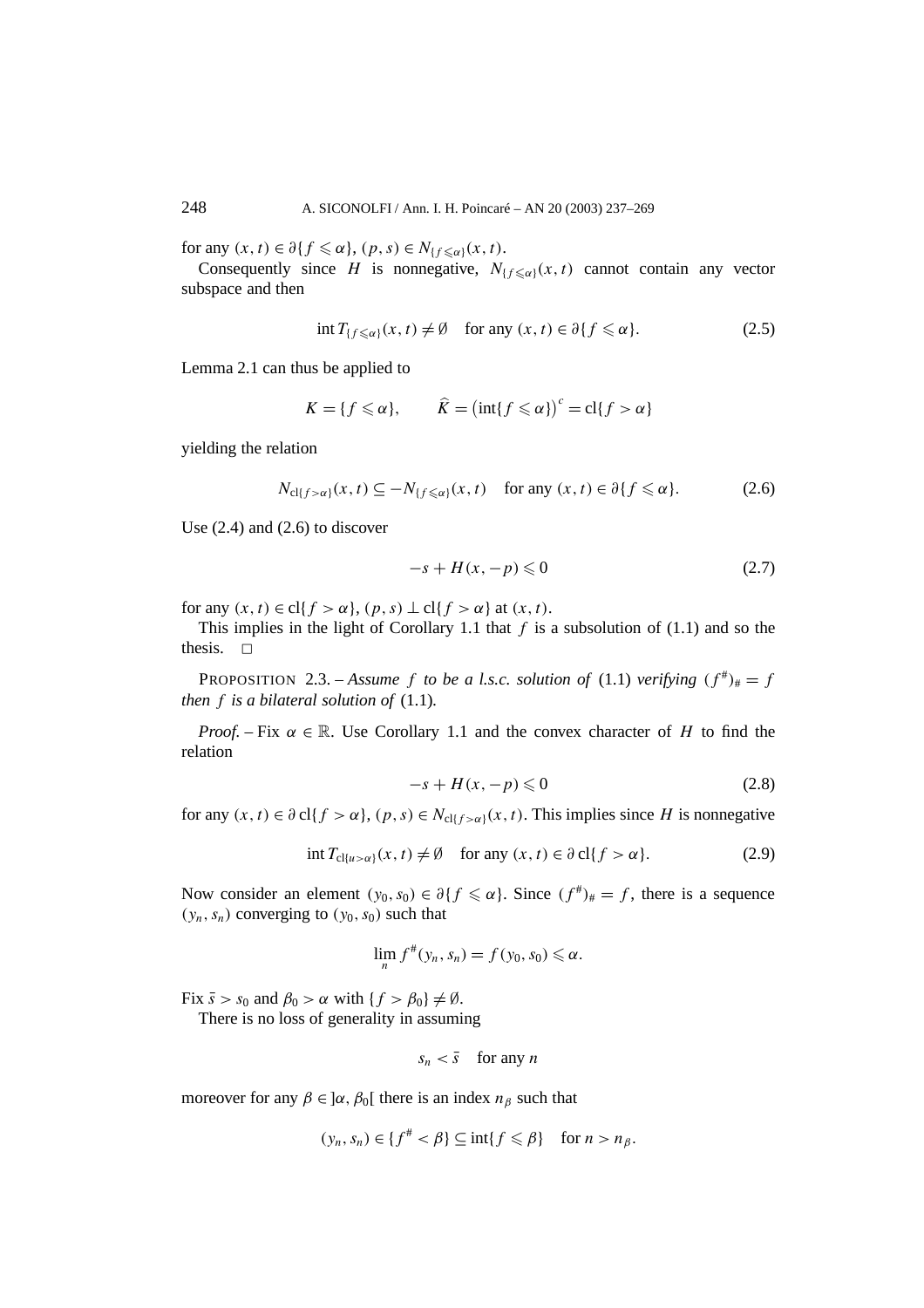Proposition 1.3 can be applied with  $\alpha = \beta_0$ ,  $K = \{(y_n, s_n): n \in \mathbb{N}\}\$  yielding the inequality

$$
d((y_n,\bar{s}),\mathrm{cl}\lbrace f>\beta\rbrace)\geqslant\frac{R}{(R^2+1)^{1/2}}(\bar{s}-s_n)
$$

for  $\beta \in ]\alpha, \beta_0[, n > n_\beta$  and a suitable positive constant *R*.

Passing to the limit one gets

$$
d((y_0, \bar{s}), \mathrm{cl}\{f > \beta\}) \geqslant \frac{R}{(R^2 + 1)^{1/2}}(\bar{s} - s_0)
$$

for  $\beta \in [\alpha, \beta_0]$ . Hence

$$
(y_0, \bar{s}) \in \text{int}\{f \leq \alpha\}
$$

and so taking in account that  $\bar{s} > s_0$  has been arbitrarily chosen

 $(y_0, s_0) \in \text{cl}\,\text{int}\{f \leq \alpha\}.$ 

Therefore

$$
\{f \leq \alpha\} = \text{cl int}\{f \leq \alpha\}
$$

or equivalently

$$
\{f > \alpha\} = \text{intcl}\{f > \alpha\}.
$$

Thanks to (2.9) Lemma 2.1 can be applied to

$$
K = \text{cl}\{f > \alpha\}, \qquad \widehat{K} = (\text{intcl}\{f > \alpha\})^c = \{f \leq \alpha\}
$$

Then for  $(x_0, t_0) \in \{f \leq \alpha\}, (p_0, s_0) \perp \{f \leq \alpha\},$  it results

$$
-(p_0, s_0) \in N_{\mathrm{cl}\{f > \alpha\}}(x_0, t_0)
$$

and by  $(2.8)$ 

$$
s_0+H(x_0, p_0)\leq 0.
$$

The converse inequality comes from the fact that *f* is a supersolution of (1.1) and so the proof is complete in view of Proposition 1.2.  $\Box$ 

#### **3. Representation formulae**

In this section we remove the convexity assumptions on *H* and define a solution *f* and a subsolution  $g$  of (1.1) starting from a locally bounded initial datum  $f_0$ . This will be done adapting a formula given in [19] for continuous initial data.

The relevant fact is that *f* verifies the same condition  $((f^*)_{\#} = f$  and  $(f_{\#})^{\#} = f$  we have introduced in the previous section to characterize bilateral solutions.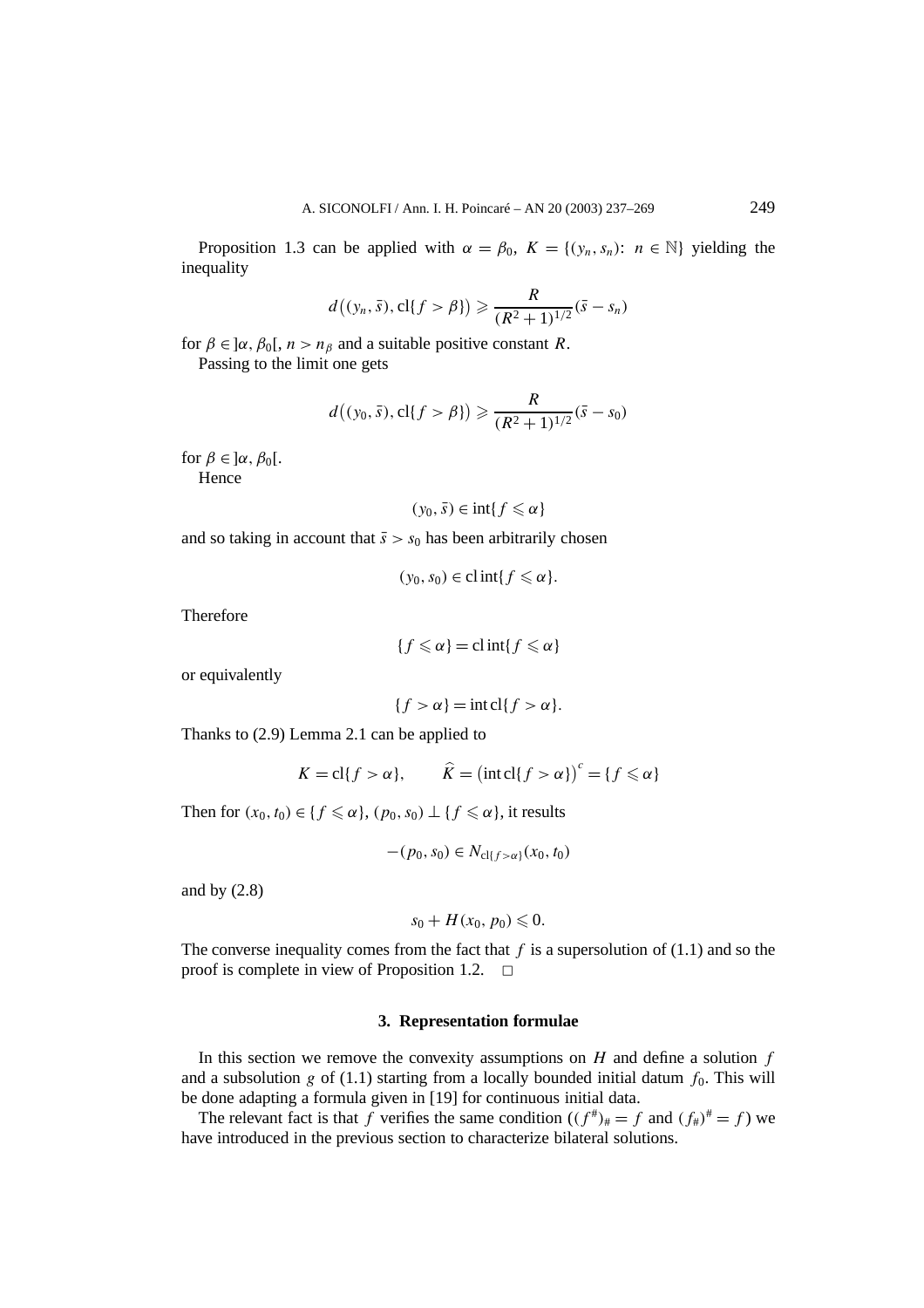Such a condition will be used in the sequel as a criterion for uniqueness.

*H* will be taken nonnegative. At the end of the section it will be outlined the modifications needed to formulae and statements to fit the case where the Hamiltonian is nonpositive.

We first consider a locally bounded function  $f_0$  defined in  $\mathbb{R}^N$  and verifying

$$
f_0 \text{ is constant outside a certain compact set} \tag{3.1}
$$

or

$$
\left|\lim_{|x| \to +\infty} f_0(x)\right| = +\infty. \tag{3.2}
$$

We will get rid of these restrictions later. We adopt the convention

$$
S(K, \cdot) \equiv +\infty \quad \text{if } K = \emptyset
$$

and set

$$
f(x,t) = \min\{\alpha: S(\lbrace f_{0\#} \leq \alpha \rbrace, x) \leq t\},\tag{3.3}
$$

$$
g(x,t) = \inf \{ \alpha : S(cl\{ f_0^{\#} \leq \alpha \}, x) < t \}.
$$
 (3.4)

PROPOSITION 3.1. -

(i) *The minimum in formula* (3.3) *is achieved and f is l.s.c.*

(ii) *g is u.s.c.*

*Proof. –* The first assertion can be proved arguing as in [19], Lemmata 3.1, 3.2 where the assumptions (3.1), (3.2) are essentially exploited.

To show (ii) consider  $(x_n, t_n)$  converging to a point  $(x_0, t_0)$  and put

$$
\alpha_n = g(x_n, t_n), \qquad \alpha = g(x_0, t_0).
$$

Assume by contradiction  $\alpha$  < lim sup<sub>n</sub>  $\alpha_n$  and fix  $\beta \in \alpha$ , lim sup<sub>n</sub>  $\alpha_n$ [, then

$$
S\big(\mathrm{cl}\{f_0^{\#} \leq \beta\}, x_n\big) \geq t_n
$$

up to a subsequence and so

$$
S\big(\mathrm{cl}\{f_0^{\#} \leqslant \beta\}, x_0\big) \geqslant t_0.
$$

This contradicts the equality

 $\alpha = g(x_0, t_0)$ 

taking into account the definition of  $g$ .  $\Box$ 

PROPOSITION  $3.2 - (f^*)_{\mu} = f$ .

*Proof.* – If the inequality  $f(x_0, t_0) \le \alpha$  holds for a certain  $(x_0, t_0)$  and  $\alpha \in \mathbb{R}$ , then by the definition of *f* and the continuity of  $S({f_{0#} \le \alpha}, \cdot)$ 

$$
(x_0, t_0 + \varepsilon) \in \text{int}\lbrace f \leq \alpha \rbrace
$$
 for any  $\varepsilon > 0$ .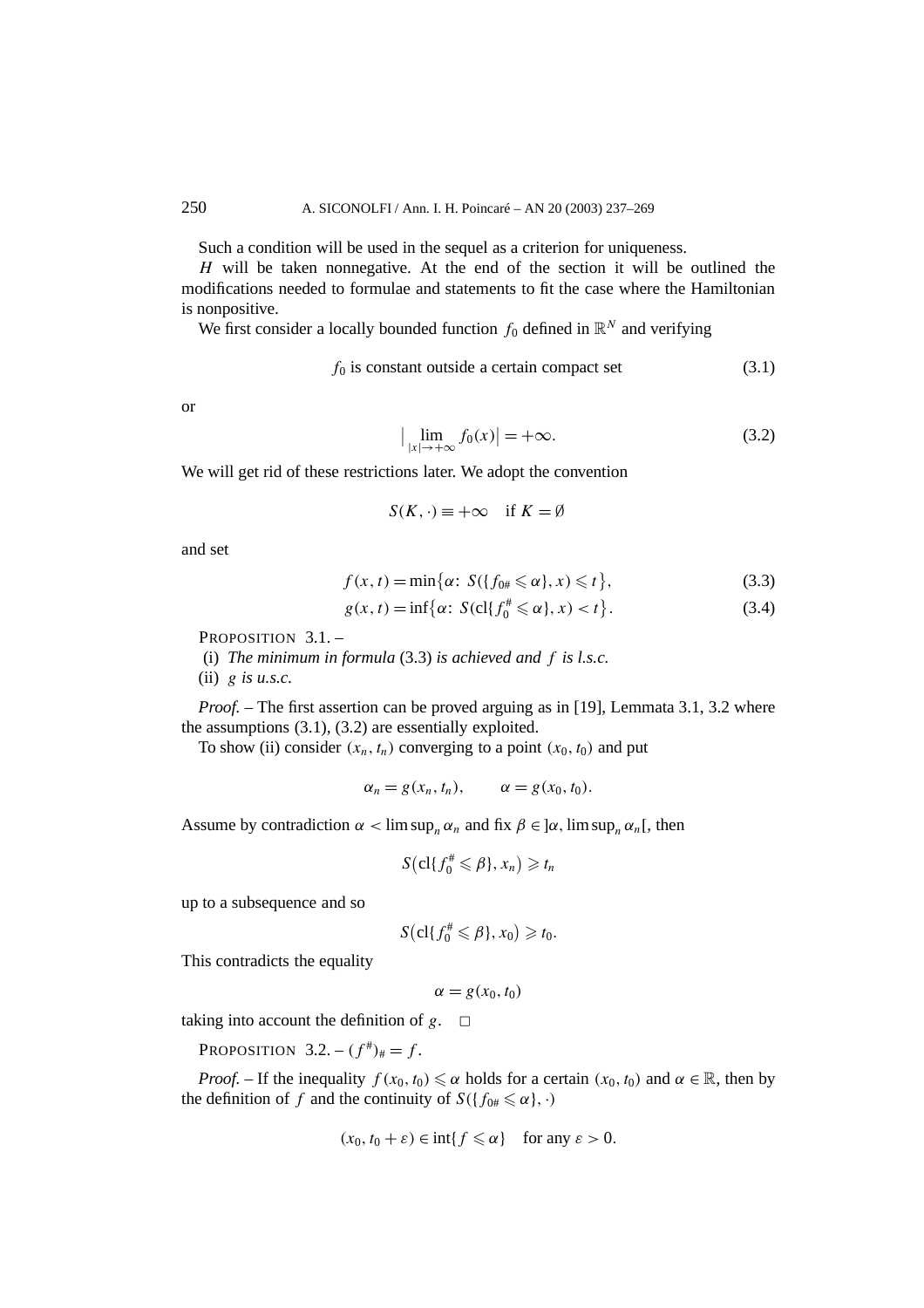This implies

$$
\operatorname{cl}\operatorname{int}\{f \leq \alpha\} = \{f \leq \alpha\} \quad \text{for any } \alpha \in \mathbb{R} \tag{3.5}
$$

and one can conclude as in the proof of Proposition 2.1.  $\Box$ 

THEOREM 3.1. – *f is a solution of* (1.1) *verifying*

$$
\liminf_{(x,t)\to(x_0,0)} f(x,t) = f_{0\#}(x_0) \quad \text{for any } x_0 \in \mathbb{R}^N. \tag{3.6}
$$

*Proof. –* The first step is to show the relation

$$
\text{graph } S\big(\{f_{0\#} \leq \alpha\},\cdot\big) \cap \{t > 0\} \subset \{f \leq \alpha\} \cap \partial \text{ cl}\{f > \alpha\} \tag{3.7}
$$

for any  $\alpha \in \mathbb{R}$ .

Let  $(x_0, t_0)$  be an element of graph  $S({f}_{0#} \le \alpha)$ ,  $\cdot$  then by the definition of f

 $f(x_0, t_0) \leq \alpha$ .

One has

$$
(x_0, t_0 + \varepsilon) \in \text{int}\{f \leq \alpha\},\tag{3.8}
$$

$$
f(x_0, t_0 - \varepsilon) > \alpha,\tag{3.9}
$$

for any  $\varepsilon > 0$ . (3.8), (3.9) show

 $(x_0, t_0) \in \partial$  cl{ $f > \alpha$ }.

At this point the arguments of Theorem 3.1 of [19] can be adapted to get that *f* is a solution of (1.1). We sketch it for reader's convenience.

Assume the relation

$$
(p_0, s_0) \perp \{f \leq \alpha\} \quad \text{at } (x_0, t_0) \tag{3.10}
$$

for certain  $(p_0, s_0)$ ,  $(x_0, t_0)$  and  $\alpha$ , denote by  $\varepsilon$  a positive constant verifying

$$
\operatorname{proj}_{\{f\leq \alpha\}}(x_0+\varepsilon p_0,t_0+\varepsilon s_0)=\big\{(x_0,t_0)\big\}.
$$

The notation  $h(\cdot) = S({f_{0#} \leq \alpha}, \cdot)$  will be adopted for simplicity in the remainder of the proof.

By the definition of *f*

 $h(x_0) \leq t_0$ 

and if the previous inequality was strict then  $(x_0, t_0) \in \text{int}\{f \leq \alpha\}$  which cannot be. So it results

$$
h(x_0) = t_0 \tag{3.11}
$$

then  $(3.7)$  and  $(3.11)$  yield the inequality

$$
|x - x_0 - \varepsilon p_0|^2 + (h(x) - h(x_0) - \varepsilon s_0)^2 \ge \varepsilon^2 (|p_0|^2 + s_0^2)
$$
 (3.12)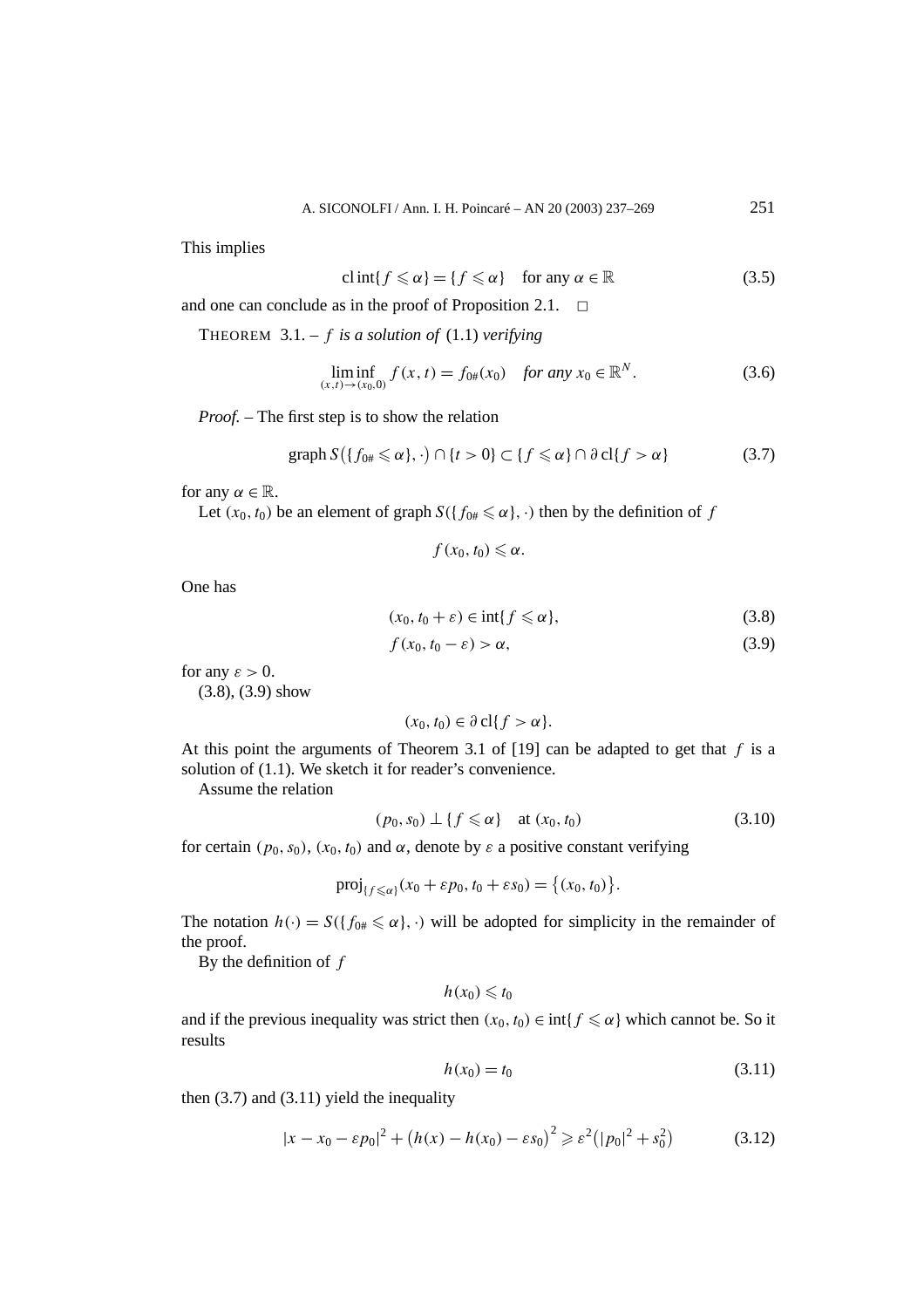for *x* close to  $x_0$ .

To show that  $s_0$  is nonvanishing, write (3.12) with  $s_0 = 0$ ,  $x = x_0 + r \varepsilon p_0$  for *r* small and exploit the Lipschitz character of *h* to obtain a contradiction.

Therefore  $s_0$  is negative.

Set

$$
\varphi(x) = -|x - x_0 - \varepsilon p_0|^2 + \varepsilon^2 (|p_0|^2 + s_0^2)
$$

and deduce from (3.12) that  $\varphi^{1/2}$  is subtangent to *h* at  $x_0$ .

**Therefore** 

$$
H(x_0, D\varphi^{1/2}(x_0)) \geq 1
$$

where

$$
D\varphi^{1/2}(x_0) = \frac{1}{2} \frac{1}{\varphi^{1/2}(x_0)} D\varphi(x_0) = -\frac{p_0}{s_0},
$$

and so

$$
H(x_0, p_0) \geqslant -s_0 H\left(x_0, \frac{p_0}{-s_0}\right) = -s_0
$$

which shows that 
$$
f
$$
 is a supersolution of (1.1).

To prove that it is also a subsolution assume that

$$
(p_0, s_0) \perp \text{cl}\{f > \alpha\} \quad \text{at } (x_0, t_0) \tag{3.13}
$$

and show the relations (3.11), (3.12) and that  $s_0 \neq 0$  as in the first part.

Therefore  $s_0$  is positive and  $-\varphi^{1/2}$  is supertangent to *h* at  $x_0$ . This implies the inequality

$$
H(x_0, -D\varphi^{1/2}(x_0)) \leq 1
$$

and

*H*( $x_0$ ,−*p*<sub>0</sub>) ≤  $s_0$ 

which completes the proof in view of Corollary 1.1.

To prove (3.6) consider an element  $x_0$  of  $\mathbb{R}^N$  and  $(x_n, t_n)$  a sequence converging to  $(x_0, 0)$ .

Put

$$
K_n = \big\{f_{0\#} \leqslant f(x_n, t_n)\big\}
$$

and select for any *n*

 $y_n \in \text{proj}_{K_n}(x_n)$ .

Since the relation

 $d(x_n, K_n) \leqslant rS(K_n, x_n) \leqslant rt_n$ 

holds for a certain  $r > 0$ , see [18], it results

$$
\lim_n y_n = x_0.
$$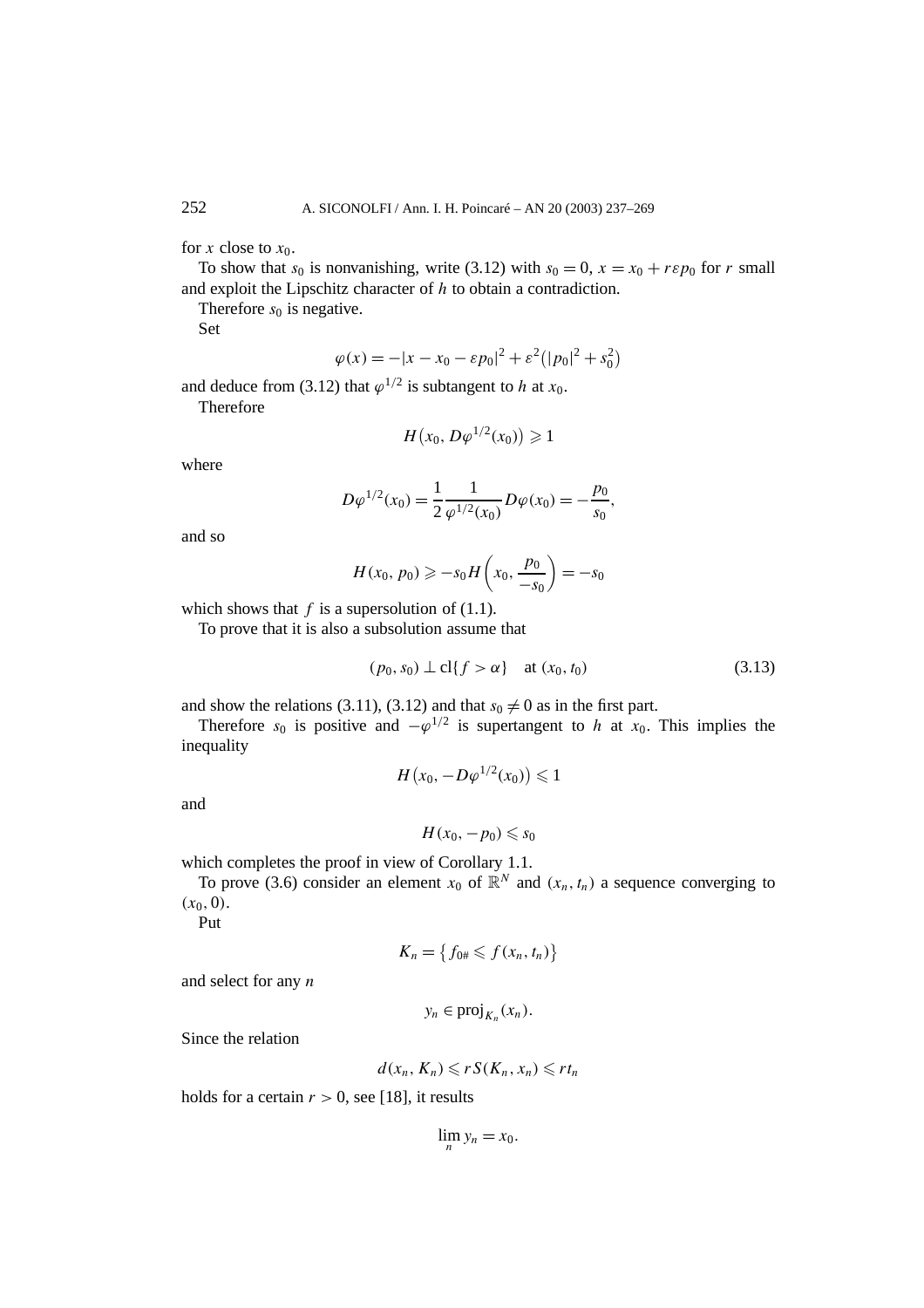Therefore

$$
\liminf_{n} f(x_n, t_n) \ge \liminf_{n} f_{0\#}(y_n) \ge f_{0\#}(x_0). \tag{3.14}
$$

On the other side setting  $x_n = x_0$  for any *n* it comes

$$
f(x_n, t_n) = f(x_0, t_n) \leq f_{0\#}(x_0)
$$
\n(3.15)

and so (3.6) is proved.  $\square$ 

THEOREM 3.2. – *g is a subsolution of* (1.1) *verifying*

$$
\limsup_{(x,t)\to(x_0,0)} g(x,t) \leq f_0^*(x_0) \quad \text{for any } x_0 \in \mathbb{R}^N. \tag{3.16}
$$

*Proof.* – Take  $(\bar{x}, \bar{t}) \in \text{graph } S(\text{cl}\lbrace f_0^* \leq \alpha \rbrace, \cdot)$  then by the very definition of *g* 

$$
g(\bar{x},\bar{t})\geqslant \alpha
$$

which shows

$$
\text{graph } S\big(\{f_0^* \leq \alpha\},\cdot\big) \cap \{t > 0\} \subset \{g \geq \alpha\}. \tag{3.17}
$$

Now assume the relation

$$
(p_0, s_0) \perp \{g \geq \alpha\} \quad \text{at } (x_0, t_0)
$$

for certain  $(p_0, s_0)$ ,  $(x_0, t_0)$  and  $\alpha$ , denote by  $\varepsilon > 0$  a constant verifying

$$
\operatorname{proj}_{\{g\geqslant\alpha\}}(x_0+\varepsilon p_0,t_0+\varepsilon s_0)=\big\{(x_0,t_0)\big\}.
$$

By the definition of *g*

$$
S\big(\{f_0^{\#} \leq \alpha\}, x_0\big) \geq t_0
$$

and if the previous inequality was strict then  $(x_0, t_0) \in \text{int}\lbrace g \ge \alpha \rbrace$  which cannot be. So it results

$$
S\big(\{f_0^{\#} \leq \alpha\}, x_0\big) = t_0.
$$

From this point one can continue as in the Theorem 3.1 to show that *g* is subsolution of (1.1).

It results

$$
g(x,t) \leqslant f_0^*(x) \quad \text{for any } (x,t).
$$

Then if  $(x_n, t_n)$  converges to  $(x_0, 0)$ 

$$
\limsup_n g(x_n, t_n) \leq \limsup_n f_0^{\#}(x_n) \leq f_0^{\#}(x)
$$

which completes the proof.  $\square$ 

We proceed to prove an extremality property for the functions  $f$ ,  $g$ :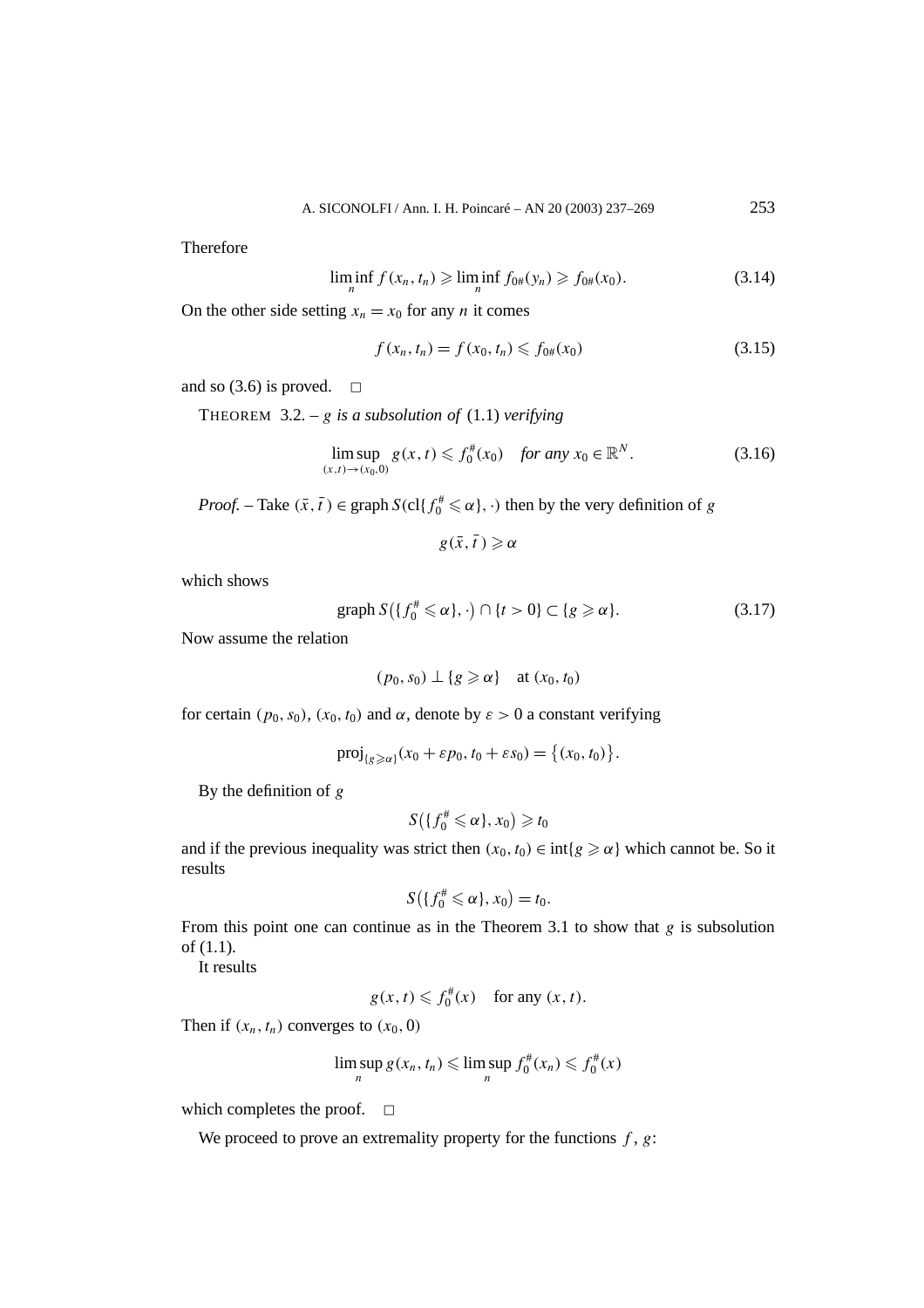THEOREM 3.3. – Assume  $f_0$  to satisfy (3.1) or (3.2) then  $g$  is the maximal u.s.c. *subsolution of* (1.1)*,* (3.16)*.*

THEOREM 3.4. – Assume  $f_0$  to satisfy (3.1) or (3.2) then  $f$  is the minimal l.s.c. *supersolution of* (1.1) *verifying*

$$
\liminf_{(x,t)\to(x_0,0)} f(x,t) \ge f_{0\#}(x_0) \quad \text{for any } x_0 \in \mathbb{R}^N. \tag{3.18}
$$

To prove Theorems 3.3 and 3.4 we follow the same ideas of [19], Section 4.

We just recall the main steps of the construction given there. We emphasize that assumptions  $(3.1)$ ,  $(3.2)$  are needed because some compactness of the level sets of  $f_0$ is required.

Let  $\bar{g}$  be an u.s.c. subsolution of (1.1) verifying (3.16). We set

 $\mathcal{A} = \{ \alpha : \{ \bar{g} < \alpha \} \text{ is a nonempty proper subset of } } \mathbb{R}^N \times ]0, +\infty[ \}$ 

and

$$
\Omega_{\alpha} = \{x: \text{ there exists } t \text{ with } (x, t) \in \text{int}\{\bar{g} \ge \alpha\}\}\
$$
 (3.19)

for any  $\alpha \in \mathcal{A}$ .

PROPOSITION  $3.3$ . – Let  $\alpha \in \mathcal{A}$ .

- (i) *If*  $x_0 \in \text{cl}\lbrace f_0^* < \alpha \rbrace$  *then*  $\bar{g}(x_0, t_0) < \alpha$  *for any*  $t_0 > 0$  *and consequently*  $\Omega_\alpha \subset$  $int{f_0^* \geq \alpha}$ .
- (ii) *If*  $(x_0, t_0) \in \text{cl}\{\bar{g} < \alpha\}$  *then*  $\bar{g}(x_0, t) < \alpha$  *for any*  $t > t_0$ *.*

*Proof. –* We prove (i). The other assertion can be obtained similarly.

Take  $x_0 \in \text{cl}\lbrace f_0^* < \alpha \rbrace$  and fix  $t_0$ . By (3.16)  $\bar{g}(x_n, t_n) < \alpha$  for a suitable sequence converging to  $(x_0, 0)$  with  $t_n < t_0$  for any *n*.

It can be assumed

$$
\{\bar{g} < \alpha\} \subsetneq \mathbb{R}^N \times ]0, +\infty[.
$$

Then arguing as in Proposition 1.3 and Lemma 4.1 of [19] it can be proved the existence of  $R > 0$  such that

$$
d\big((x_n,t_0),\,\partial\{\bar{g}<\alpha\}\big)\geqslant\frac{R}{(R^2+1)^{1/2}}(t_n-t)\quad\text{for any }n.
$$

Therefore  $\bar{g}(x_0, t_0) < \alpha$ .  $\Box$ 

**PROPOSITION** 3.4. – Let  $\alpha$  be an element of A. For any  $x \in \Omega_{\alpha}$  there exists one and *only one t such that*

$$
(x,t)\in\partial\{\bar{g}<\alpha\}.
$$

As a consequence of the previous proposition a function  $h_{\alpha}$  can be defined in  $\mathbb{R}^N$ putting

$$
h_{\alpha}(x) = \{t: (x, t) \in \partial \{\bar{g} < \alpha\} \} \quad \text{for any } x \in \Omega_{\alpha}.\tag{3.20}
$$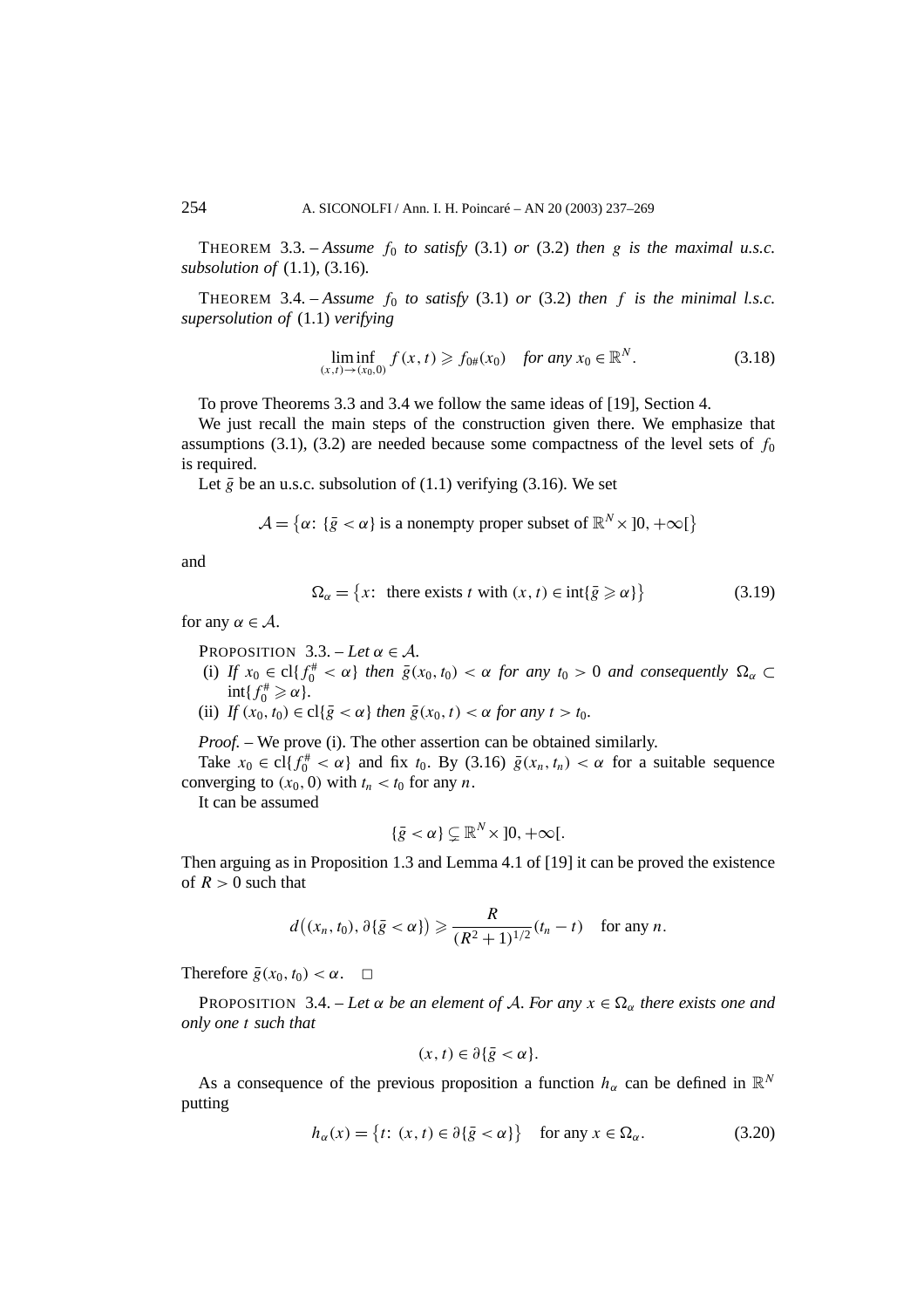**PROPOSITION** 3.5. – *For any*  $\alpha \in A$  *h<sub>α</sub> is continuous in*  $\Omega_{\alpha}$ *, verifies* 

$$
\lim_{\substack{x \to x_0 \\ x \in \Omega_\alpha}} h_\alpha(x) = 0 \quad \text{for any } x_0 \in \partial \Omega_\alpha
$$

*and it is a subsolution of* (1.14) *in*  $\Omega_{\alpha}$ *.* 

Taking in account Propositions 3.3, 3.5 and using Proposition 1.6 with  $\Omega = \Omega_{\alpha}$ , we can prove:

PROPOSITION 3.6. – *For any*  $\alpha \in A$ ,  $\varepsilon > 0$ ,  $x \in \Omega_{\alpha}$ 

$$
h_{\alpha}(x) \leqslant S\big(\mathrm{cl}\{f_0^{\#} \leqslant \alpha - \varepsilon\}, x\big).
$$

We now consider a l.s.c. supersolution  $\bar{f}$  of (1.1) verifying (3.18). We set

 $\mathcal{A}' = \{ \alpha \colon \{ \bar{f} > \alpha \} \}$  is a nonempty proper subset of  $\mathbb{R}^N \times ]0, +\infty[ \}$ 

and define

$$
l_{\alpha}(x) = \inf\{t: (x, t) \in \partial\{\bar{f} > \alpha\}\}\
$$

for  $\alpha \in \mathcal{A}'$ ,  $x \in \{f_{0\#} > \alpha\}$ . Note that  $l_{\alpha}$  takes values in [0, + $\infty$ [.

PROPOSITION 3.7. – *For any*  $\alpha \in A'$  *l<sub>α</sub> is l.s.c. and positive in* { $f_{0#} > \alpha$ }*. Moreover it is a supersolution of* (1.14) *in*  $\{f_{0#} > \alpha\}$  *and if this set is unbounded then it verifies* 

$$
\lim_{|x| \to +\infty} l_{\alpha}(x) = +\infty.
$$

Using Propositions 3.7 and 1.6 with  $\Omega = \{f_{0#} > \alpha\}$  we finally get

PROPOSITION  $3.8. - Assume \alpha \in \mathcal{A}'$ . Then

$$
l_{\alpha}(x) \geqslant S\big(\lbrace f_{0\#} \leqslant \alpha\rbrace, x\big) \quad \text{for any } x \in \lbrace f_{0\#} > \alpha\rbrace.
$$

*Proof of Theorem 3.3. –* Assume

$$
\alpha = g(x_0, t_0) < \bar{g}(x_0, t_0) := \beta \tag{3.21}
$$

for a certain  $(x_0, t_0)$ .

Observe that

$$
]\alpha, \beta[\subset \mathcal{A}.
$$

In fact if this is not the case there exists  $\alpha_0 \in \alpha$ ,  $\beta$ [ such that

$$
\{\bar{g} < \alpha_0\} = \emptyset
$$

then by  $(3.16)$ 

$$
\{f_0^{\#} < \alpha_0\} = \emptyset
$$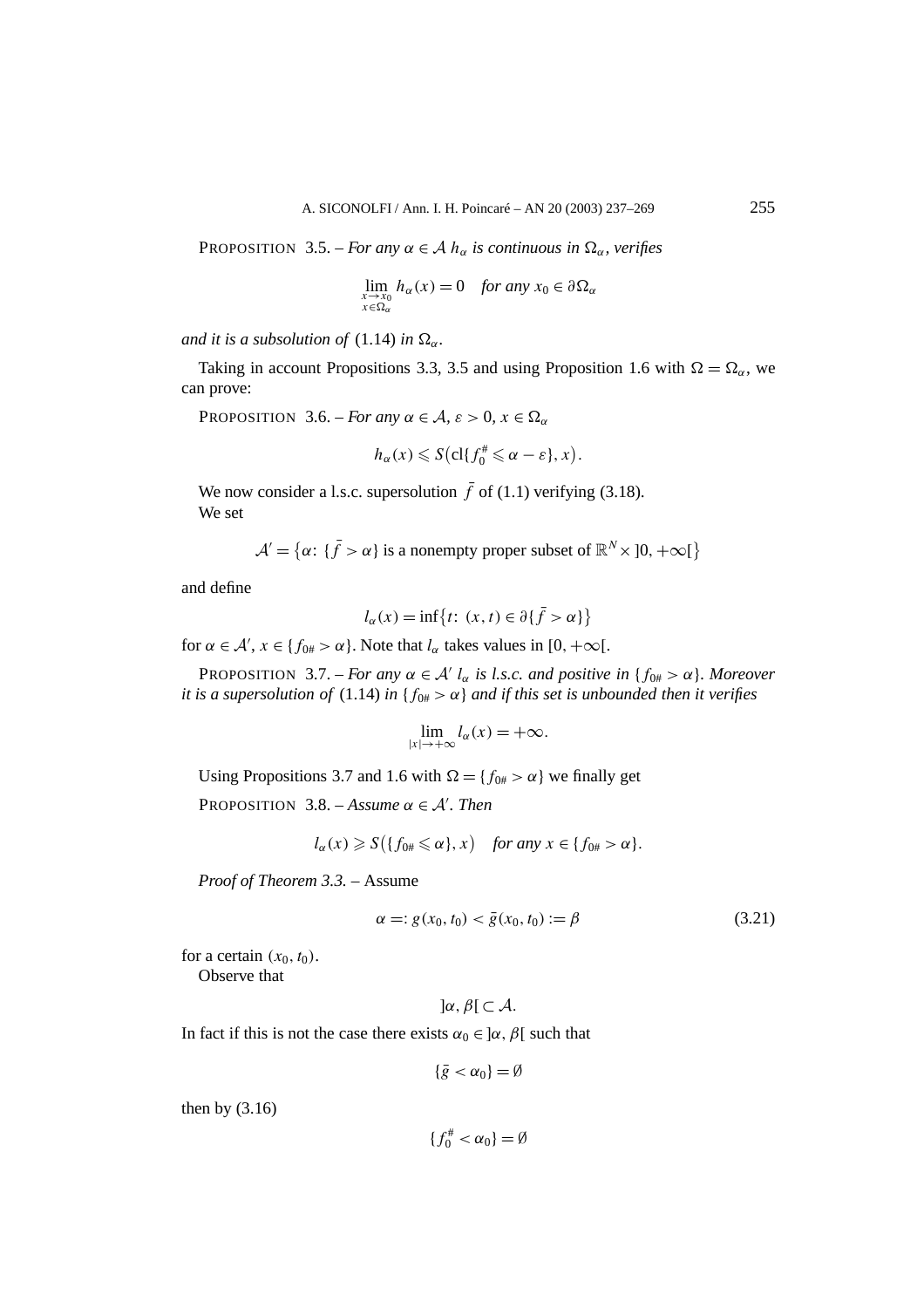and by the definition of *g*

$$
\{g<\alpha_0\}=\emptyset
$$

which contradicts  $(3.21)$ .

Note that if  $\alpha_0 \in \alpha$ ,  $\beta$ [ then by Proposition 3.3  $x_0 \in \Omega_{\alpha_0}$  and so thanks to (3.21), Proposition 3.6 and the definition of *hα*

$$
t_0 \leqslant h_{\alpha_0}(x_0) \leqslant S\big(\mathrm{cl}\{f_0^{\#} \leqslant \alpha_0 - \varepsilon\}, x_0\big)
$$

for any  $\varepsilon > 0$ .

Then the definition of *g* gives

$$
g(x_0, t_0) \geq \alpha_0 - \varepsilon
$$

which contradicts (3.21) for  $\varepsilon$  sufficiently small.  $\Box$ 

*Proof of Theorem 3.4.* – Assume by contradiction that there is  $(x_0, t_0)$  such that

$$
\alpha =: \bar{f}(x_0, t_0) < f(x_0, t_0) := \beta.
$$

It results

]*α, β*[ ⊂ <sup>A</sup>

in fact if this relation was false there should be  $\alpha_0 \in \alpha$ ,  $\beta$ [ with

$$
\{\bar{f} > \alpha_0\} = \emptyset,
$$

then by  $(3.18)$ 

 ${f_{0\#} > \alpha_0} = \emptyset$ 

and consequently

 ${f > \alpha_0} = \emptyset$ 

which is impossible.

By Proposition 3.8 and the definition of  $l_{\alpha}$  it comes

$$
t_0 \geqslant l_{\alpha_0}(x_0) \geqslant S\big(\lbrace f_{0\#} \leqslant \alpha_0 \rbrace, x_0\big)
$$

for  $\alpha_0 \in [\alpha, \beta]$ .

Consequently  $f(x_0, t_0) \le \alpha_0$  which cannot be.  $\Box$ 

To remove the restrictions on the initial datum, we first establish two propositions exploiting the finite propagation speed property for Eq. (1.1) due to the assumption (1.5).

We define a distance *L* on  $\mathbb{R}^N$  setting for any *x*, *y* 

$$
L(x, y) = \inf \left\{ \int_{0}^{1} \frac{1}{a|\xi| + b} |\dot{\xi}| dt : \xi \in B_{x, y} \right\}
$$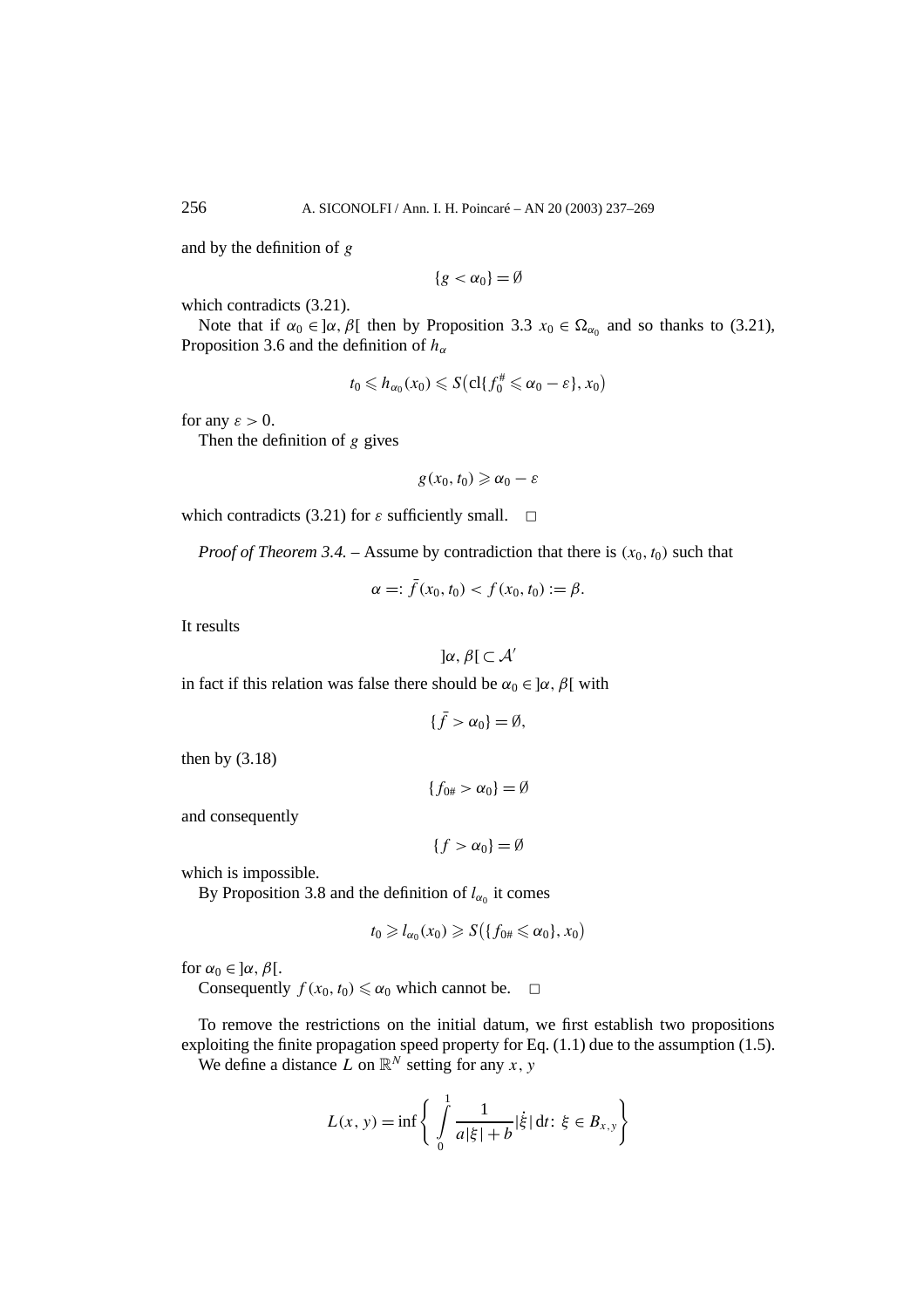where  $B_{x,y}$  the set of Lipschitz continuous curves joining x and y, and a, b the constants appearing in (1.5).

PROPOSITION 3.9. – Assume  $\tilde{f}_0$  and  $\bar{f}_0$  to be Lipschitz-continuous functions verifying (3.1), denote by  $\tilde{f}$ ,  $\tilde{f}$  the solutions of (1.1) equaling  $\tilde{f}_0$  and  $\tilde{f}_0$  respectively, at  $t = 0$ , and *fix*  $(x_0, t_0)$ *.* 

*If*  $\tilde{f}_0 = \tilde{f}_0$  *in a compact subset K with* 

$$
L(y, x_0) > t_0
$$
 for  $y \in (\text{int } K)^c$ , (3.22)

*then*  $\tilde{f} = \tilde{f}$  *in a neighborhood of*  $(x_0, t_0)$ *.* 

*Proof.* –  $\tilde{f}$  and  $\bar{f}$  are locally Lipschitz-continuous (see [19]) and so verify for a.e. *(x, t)* the relation

$$
0 = \tilde{f}_t + H(x, D\tilde{f}) - \bar{f}_t - H(x, D\bar{f}) \ge (\tilde{f}_t - \bar{f}_t) - (a|x| + b)|D\tilde{f} - D\bar{f}|
$$

where the last inequality has been obtained using (1.5).

Consequently the representation formula and the comparison results for the equation  $u_t - (a|x| + b)|Du| = 0$  (see [19]) give

$$
\tilde{f}(x,t) - \bar{f}(x,t) \le \max\{\tilde{f}_0(y) - \bar{f}_0(y): L(y,x) \le t\} \quad \text{for any } (x,t).
$$

Then thanks to (3.22)

 $\tilde{f} \leq \bar{f}$  in a suitable neighborhood of  $(x_0, t_0)$ .

The thesis is obtained exchanging the roles of  $\tilde{f}$  and  $\bar{f}$ .  $\Box$ 

We generalize the previous proposition to more general initial data:

PROPOSITION 3.10. – Assume  $\tilde{f}_0$  and  $\bar{f}_0$  to be bounded initial data verifying (3.1), *denote by*  $\tilde{f}$ ,  $\bar{f}$  *the functions given by the formula* (3.3) ((3.4)) *with*  $f_0$  *replaced by*  $\tilde{f}_0$ and  $\bar{f}_0$ , respectively and fix  $(x_0, t_0)$ *.* 

*If*  $\tilde{f}_0 = \bar{f}_0$  *in a compact subset K verifying* (3.22) *then*  $\tilde{f} = \bar{f}$  *in a neighborhood of*  $(x_0, t_0)$ *.* 

*Proof.* – The proof will be given for  $\tilde{f}$  and  $\bar{f}$  defined by (3.3). Consider for any  $x, \varepsilon > 0$  the inf-convolutions

$$
\tilde{f}_{0\varepsilon}(x) = \inf_{y} \left\{ \tilde{f}_0(y) + \frac{1}{2\varepsilon} |x - y|^2 \right\},\
$$

$$
\tilde{f}_{0\varepsilon}(x) = \inf_{y} \left\{ \tilde{f}_0(y) + \frac{1}{2\varepsilon} |x - y|^2 \right\},\
$$

and denote by  $\tilde{f}_{\varepsilon}$ ,  $\bar{f}_{\varepsilon}$  the solutions of (1.1) equaling  $\tilde{f}_{0\varepsilon}$ ,  $\bar{f}_{0\varepsilon}$  at  $t = 0$ , respectively. The equality

$$
\tilde{f}_{0\varepsilon} = \bar{f}_{0\varepsilon}
$$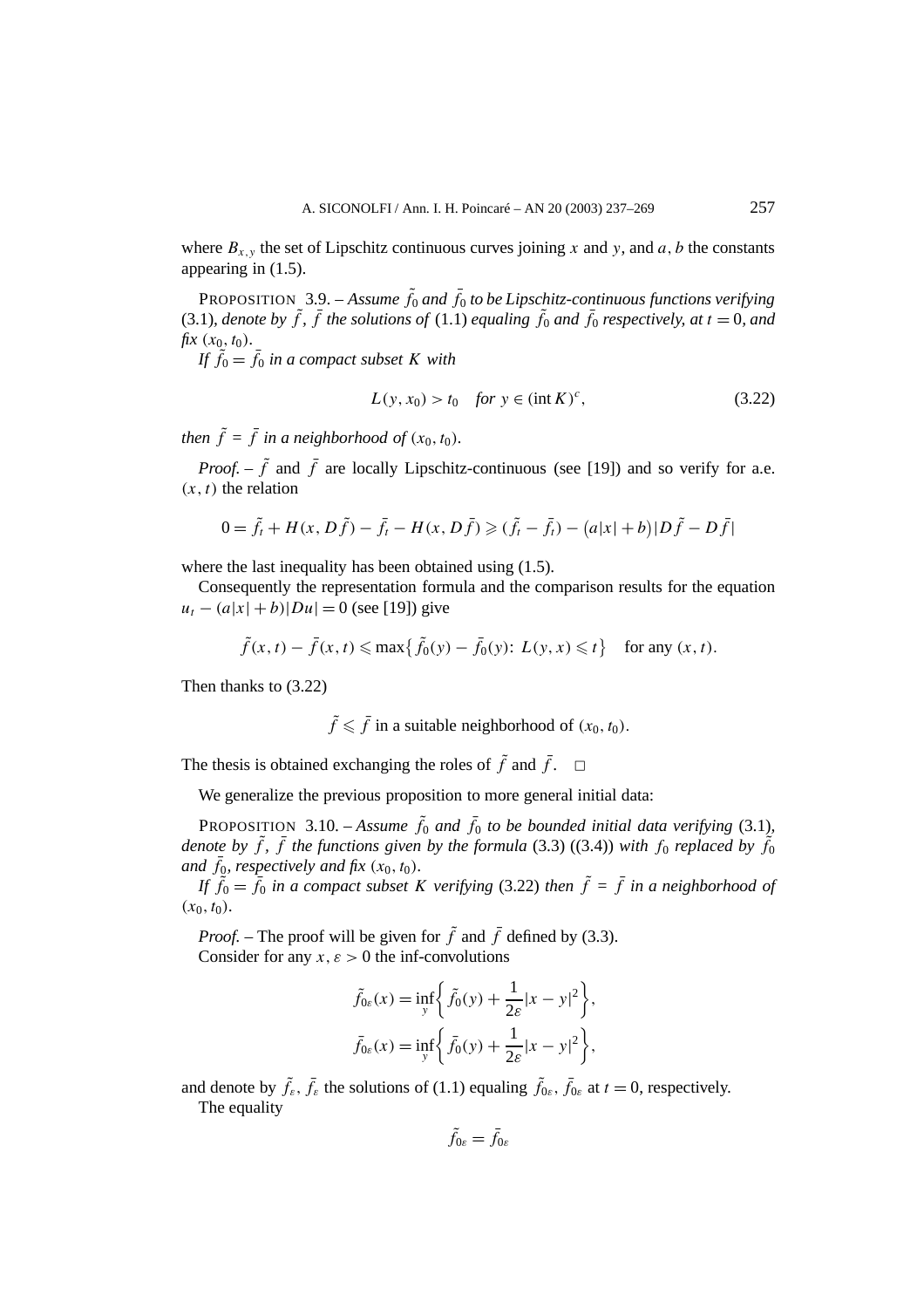holds in

$$
K_{\varepsilon} := \{ y \in K : d(y, \partial K) \geqslant 2\sqrt{\varepsilon R} \}, \quad \text{where } R = \max \{ \sup_{\mathbb{R}^N} \tilde{f}_0, \sup_{\mathbb{R}^N} \bar{f}_0 \}
$$

and

$$
L(y, x_0) > t_0 \quad \text{for } y \in K_{\varepsilon}^c
$$

if *ε* is sufficiently small.

Then by Proposition 3.9

$$
\tilde{f}_{\varepsilon} = \bar{f}_{\varepsilon} \text{ in a neighborhood of } (x_0, t_0) \tag{3.23}
$$

for 
$$
\varepsilon
$$
 small.

*Claim*. –

$$
\tilde{\tilde{f}} := \liminf_{\# \tilde{f}_{\varepsilon}} = \tilde{f}, \qquad \bar{\bar{f}} := \liminf_{\# \bar{f}_{\varepsilon}} = \bar{f}. \tag{3.24}
$$

Since

$$
\liminf_{(y,t)\to(x,0)} \tilde{f}(y,t) \geq \tilde{f}_{0\#}(x) \geq \tilde{f}_{0\varepsilon}(x) \quad \text{for any } \varepsilon, x
$$

it comes by the comparison results of [19]

$$
\tilde{f} \geqslant \tilde{f}_{\varepsilon} \quad \text{ for any } \varepsilon
$$

and so

Conversely set

 $\tilde{f} \geqslant \tilde{\tilde{f}}$ .

$$
\tilde{\tilde{f}}_0(x) = \liminf_{(y,t)\to(x,0)} \tilde{\tilde{f}}(y,t) \quad \text{for any } x
$$

and assume for purposes of contradiction

$$
\tilde{\tilde{f}}_0(y_0) < \tilde{f}_{0\#}(y_0) \quad \text{for a certain } y_0. \tag{3.25}
$$

Exploiting the convergence of  $f_{0\varepsilon}$  to  $f_{0\#}$  and (3.25) one can select *r* and *η* positive, a sequence  $(x_{\varepsilon}, t_{\varepsilon})$  converging to  $(y_0, 0)$  and  $\varepsilon_0 > 0$  verifying

$$
\tilde{f}_{0\varepsilon}(x) > \tilde{f}_{0\#}(y_0) - \eta/2, \tag{3.26}
$$

$$
\tilde{f}_{\varepsilon}(x_{\varepsilon},t_{\varepsilon}) < \tilde{f}_{0\#}(y_0) - \eta,\tag{3.27}
$$

for  $x \in B(y_0, r)$ ,  $0 < \varepsilon < \varepsilon_0$ .

Thanks to (3.26) and to the local equiboundedness of  $\tilde{f}_{\varepsilon}$ , two positive constants  $M_0$ and  $k_0$  can be fixed so that the function

$$
\psi_M(x,t) := \tilde{f}_{0\#}(y_0) - Mt - k_0|x - y_0|^2
$$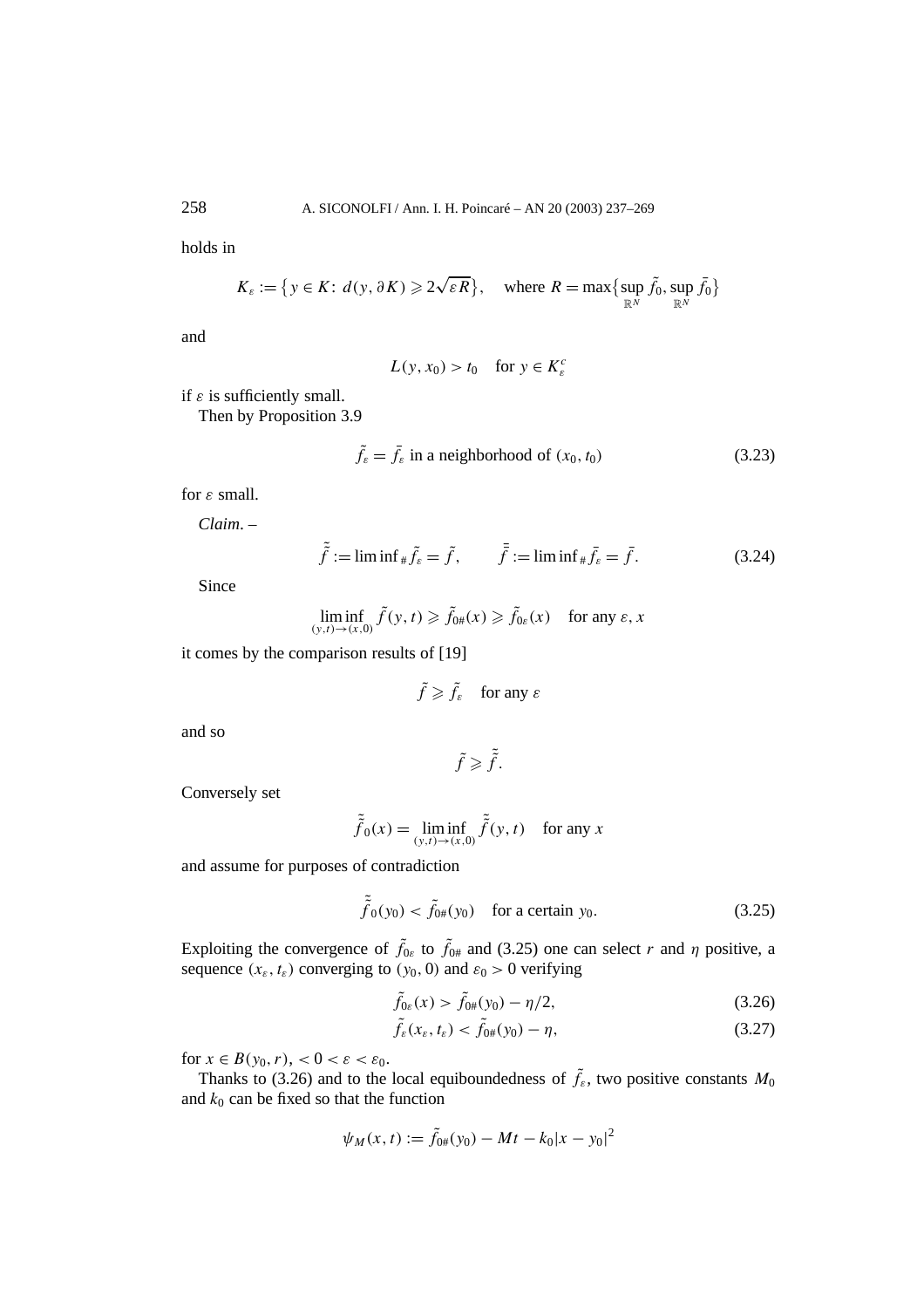verifies for  $0 < \varepsilon < \varepsilon_0$ ,  $M \ge M_0$ 

$$
\tilde{f}_{0\varepsilon} - \psi_M(\cdot, 0) > -\eta/2 \quad \text{in} \ \mathrm{cl} \ B(y_0, r),\tag{3.28}
$$

$$
\tilde{f}_{\varepsilon} - \psi_M > 0 \quad \text{in cl } B(y_0, r) \times \{1\} \cup \partial \text{ cl } B(y_0, r) \times [0, 1]. \tag{3.29}
$$

For any  $M \ge M_0$  it can be found  $0 < \varepsilon_M < \varepsilon_0$  for which

$$
Mt_{\varepsilon_M} + k_0 |x_{\varepsilon_M} - y_0|^2 < \eta/4
$$

and

$$
(x_{\varepsilon_M}, t_{\varepsilon_M}) \in B(y_0, r) \times ]0, 1[,
$$

therefore by (3.27)

$$
\tilde{f}_{\varepsilon_M}(x_{\varepsilon_M}, t_{\varepsilon_M}) - \psi_M(x_{\varepsilon_M}, t_{\varepsilon_M}) < -\frac{3}{4}\eta. \tag{3.30}
$$

By (3.28), (3.29), (3.30),  $\psi_M$  is subtangent to  $\tilde{f}_{\varepsilon_M}$  for any  $M > M_0$  at a certain point of  $B(x_0, r) \times ]0, 1[$  (depending on *M*).

This is impossible taking in account the definition of  $\psi_M$  and that  $\tilde{f}_{\varepsilon_M}$  is supersolution of (1.1).Then an *y*<sup>0</sup> verifying (3.25) cannot exist, consequently

$$
\tilde{\tilde{f}}_0 \geqslant \tilde{f}_{0\#} \quad \text{and} \quad \tilde{\tilde{f}} \geqslant \tilde{f}
$$

by the minimality of  $\tilde{f}$ , see Theorem 3.4.

The proof of the claim is thus complete.

It results by  $(3.24)$  that for any fixed  $(x, t)$ 

$$
\tilde{f}(x,t) = \lim_{n} \tilde{f}_{\varepsilon_n}(x_{\varepsilon_n}, t_{\varepsilon_n})
$$

with  $x_{\varepsilon_n}$ ,  $t_{\varepsilon_n}$  sequences suitably chosen.

Then in force of (3.23), (3.24)

$$
\tilde{f}(x,t) = \lim_{n} \bar{f}_{\varepsilon_n}(x_{\varepsilon_n}, t_{\varepsilon_n}) \geqslant \bar{f}(x,t)
$$

for  $(x, t)$  in a suitable neighborhood of  $(x_0, t_0)$ .

The thesis is finally obtained exchanging the roles of  $\tilde{f}$  and  $\bar{f}$ .  $\Box$ 

From now on  $f_0$  will denote a general locally bounded initial datum and  $f(g)$  the function given by  $(3.3)$   $((3.4))$ .

THEOREM 3.5. – *f* is a l.s.c. solution of (1.1) verifying (3.6) and  $(f^*)_{\#} = f$ , g an *u.s.c. subsolution of* (1.1) *verifying* (3.16)*.*

*Proof. –* The proof will be given for *f* . Fix  $(x_0, t_0)$  and a compact set *K* satisfying (3.22). Define two l.s.c. functions  $\tilde{f}_0$ ,  $\bar{f}_0$  on  $\mathbb{R}^N$  through the formulae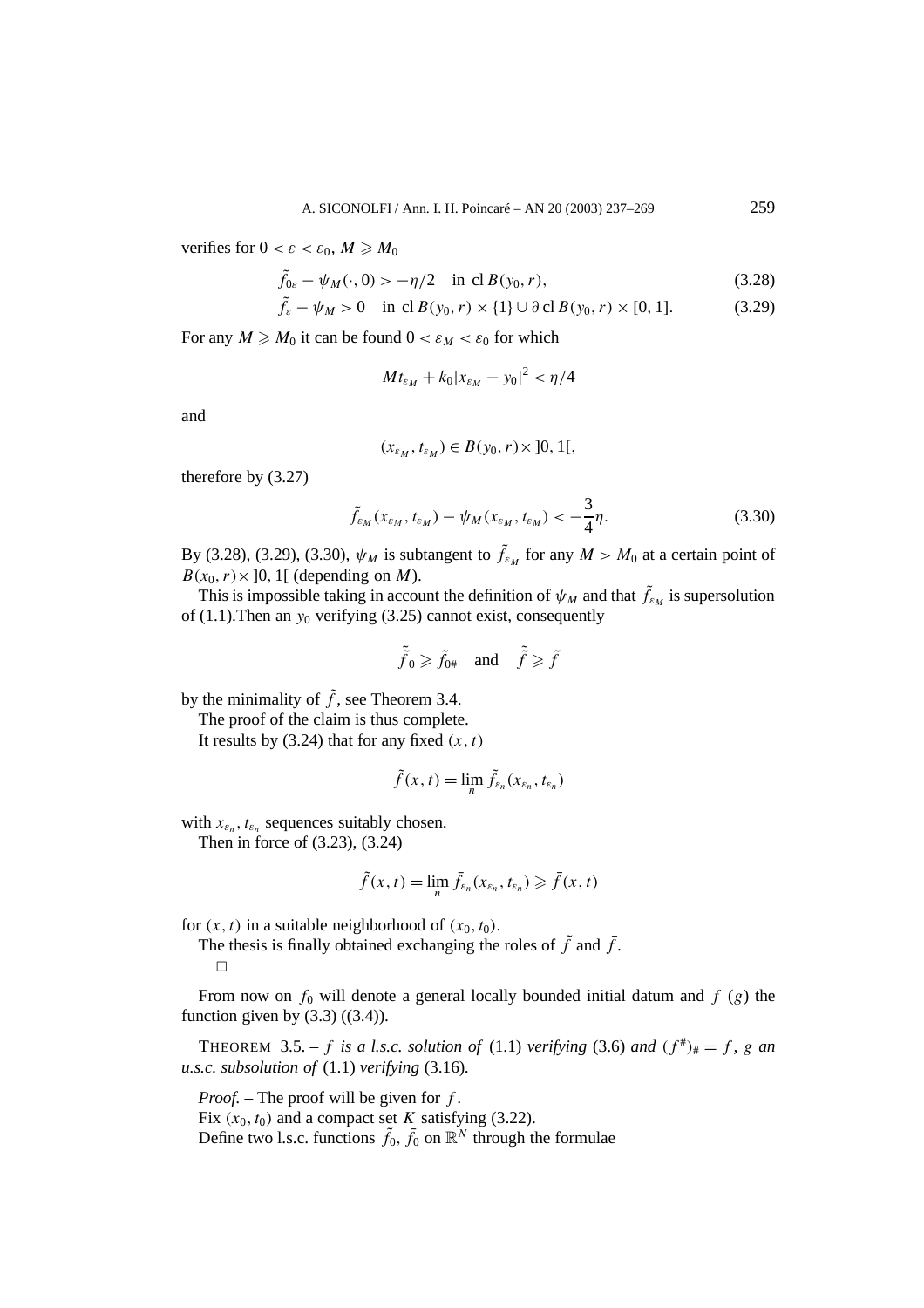$$
\tilde{f}_0 = f_{0\#} \quad \text{in } K,\tag{3.31}
$$

$$
\bar{f}_0 = f_{0\#} \quad \text{in int } K,\tag{3.32}
$$

$$
\tilde{f}_0 = (\sup_K f_0) + 1 \quad \text{in } K^c,
$$
\n(3.33)

$$
\bar{f}_0 = (\inf_K f_0) - 1 \quad \text{in } (\text{int } K)^c. \tag{3.34}
$$

By (3.22), (3.33), (3.34) and Proposition 3.10

$$
\tilde{f} = \bar{f} \quad \text{in a neighborhood of } (x_0, t_0) \tag{3.35}
$$

where  $\tilde{f}$ ,  $\bar{f}$  are given by (3.3) with  $\tilde{f}_0$ ,  $\bar{f}_0$  at the place of f, respectively. By (3.31), (3.32), (3.33), (3.34) it results

$$
\bar{f}(x,t) = \min\{\alpha \in \text{cl } f_0(K): S(\{\bar{f}_0 \leq \alpha\}, x) \leq t\}
$$
  
\n
$$
\leq \inf\{\alpha \in \text{cl } f_0(K): S(\{f_{0\#} \leq \alpha\}, x) \leq t\}
$$
  
\n
$$
\leq \min\{\alpha \in \text{cl } f_0(K): S(\{\tilde{f}_0 \leq \alpha\}, x) \leq t\} = \tilde{f}(x,t)
$$

for  $(x, t)$  close to  $(x_0, t_0)$ .

Then using (3.35) one obtains

$$
\bar{f}=f=\tilde{f}
$$

in a neighborhood of  $(x_0, t_0)$  and so the thesis.  $\Box$ 

*Remark* 3.1. – Taking in account the proof of the previous theorem, we see that Proposition 3.10 holds true for general locally bounded initial data  $\tilde{f}_0$ ,  $\bar{f}_0$ .

Consequently, given  $(x_0, t_0)$ , any locally bounded datum  $f_0$  can be perturbed outside a certain compact set so that the modified function  $\tilde{f}_0$  verifies (3.1) or (3.2) and

$$
\tilde{f}_0 \leq f_0 \left( \tilde{f}_0 \geq f_0 \right) \quad \text{in } \mathbb{R}^N,
$$
\n
$$
f(x, t) = \tilde{f}(x, t) \left( g(x, t) = \tilde{g}(x, t) \right) \quad \text{in a neighborhood of } (x_0, t_0),
$$

where  $\tilde{f}(\tilde{g})$  is given by (3.3) ((3.4)) with  $\tilde{f}_0$  replacing  $f_0$ .

From the previous remark we immediately derive:

THEOREM 3.6. – *For any locally bounded initial datum*  $f_0$ ,  $f$  *is the minimal l.s.c. supersolution of* (1.1) *verifying* (3.18) *and g the maximal u.s.c. subsolution of* (1.1) *verifying* (3.16)*.*

Note that the previous theorem says that *g* is an *L*-solution of (1.1), (3.16) in the sense of Giga and Sato, see [12].

*Remark* 3.2. – If *H* is nonpositive we define

$$
f(x, t) = \max\{\alpha \colon S(\lbrace f_0^{\#} \geq \alpha \rbrace, x) \leq t\},
$$
  

$$
g(x, t) = \sup\{\alpha \colon S(\mathrm{cl}\lbrace f_{0^{\#}} \geq \alpha \rbrace, x) < t\}.
$$

It results that  $f$  is an u.s.c. solution of  $(1.1)$  verifying

$$
\limsup_{(x,t)\to(x_0,0)} f(x,t) = f_0^*(x_0) \quad \text{for any } x_0 \in \mathbb{R}^N.
$$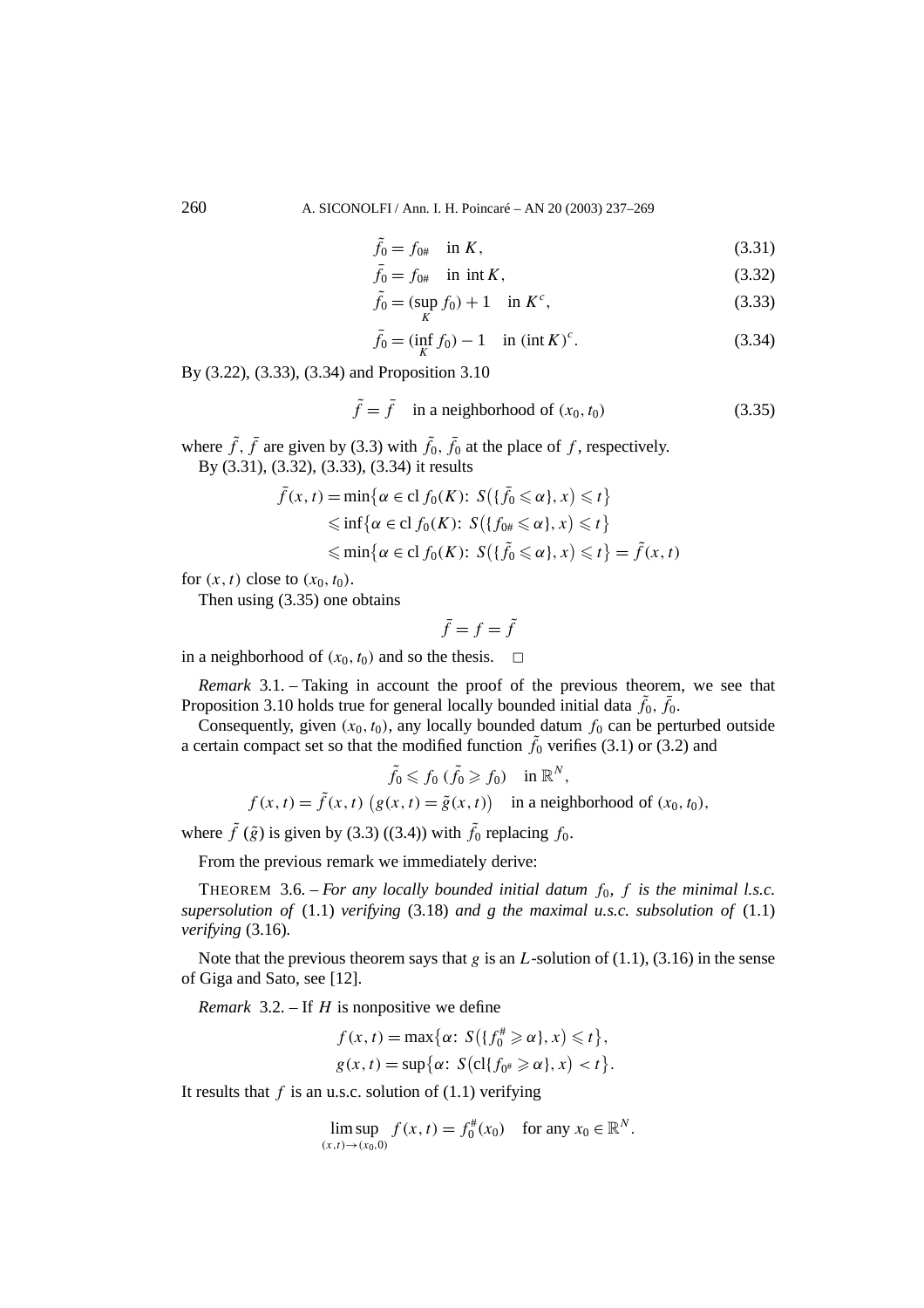Moreover it is the maximal u.s.c. subsolution verifying

$$
\limsup_{(x,t)\to(x_0,0)} f(x,t) \leqslant f_0^{\#}(x_0) \quad \text{for any } x_0 \in \mathbb{R}^N.
$$

*g* is minimal l.s.c. supersolution verifying

$$
\liminf_{(x,t)\to(x_0,0)} g(x,t) \ge f_{0\#}(x_0) \text{ for any } x_0 \in \mathbb{R}^N.
$$

#### **4. Almost continuous functions**

We introduce on the space of locally bounded functions defined on the Euclidean space  $\mathbb{R}^M$ , the following equivalence relation, see [3,17]:

$$
f \sim g
$$
 if  $f^* = g^*$  and  $f_{\#} = g_{\#}$ . (4.1)

This is motivated by the very definition of solution. In fact it comes directly from (4.1) that if a function  $f$  is a solution of a certain equation then every function equivalent to *f* has the same property. Moreover it is easy to check that the weak limits of sequences of locally bounded functions depend only on the equivalence classes of such functions. More precisely:

LEMMA 4.1. – *Assume fn to be a sequence of locally equibounded functions defined on*  $\mathbb{R}^M$  *and*  $g_n$  ∼  $f_n$  *for any n*.

*Then gn is locally equibounded and*

$$
\limsup^{\#} f_n = \limsup^{\#} g_n,
$$

$$
\liminf_{n \to \infty} f_n = \liminf_{n \to \infty} f_n.
$$

We will denote by  $LB(\mathbb{R}^M)$  the set of equivalence classes with respect to the relation  $(4.1).$ 

If  $u \in LB(\mathbb{R}^M)$   $u^*$ ,  $u^*$  will denote the u.s.c. an the l.s.c. envelope of any of its representatives.

Similarly thanks to Lemma 4.1 we can talk of locally equibounded sequences  $u_n$  in  $LB(\mathbb{R}^M)$  and use without ambiguity the expressions

 $\limsup^{\#} u_n, \qquad \liminf_{\#} u_n.$ 

We want to distinguish the equivalence classes having an u.s.c. representative or a l.s.c. representative, we will indicate such subsets of  $LB(\mathbb{R}^M)$  by  $ALC^+(\mathbb{R}^M)$  and  $ALC^-(\mathbb{R}^M)$ , respectively.

We define

$$
ALC(\mathbb{R}^M) = ALC^+(\mathbb{R}^M) \cap ALC^-(\mathbb{R}^M).
$$

We will call almost continuous the elements of  $ALC(\mathbb{R}^M)$ , this terminology will be justified below.

The next lemma summarizes some simple characterization of sets of (equivalence class of) functions that we have introduced: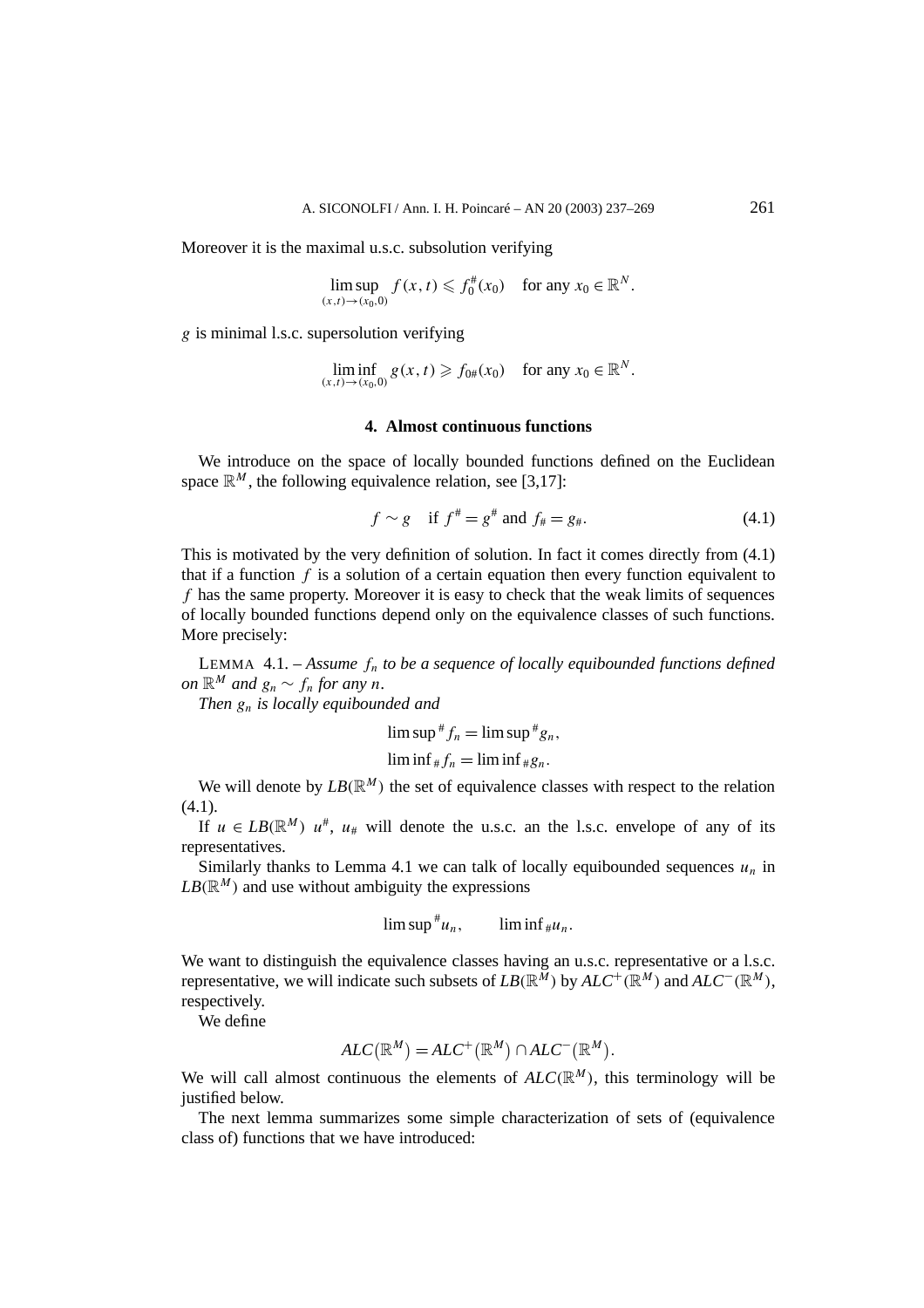LEMMA  $42$  –

- (i)  $u \in ALC^+(\mathbb{R}^M)$  *if and only if*  $(u^{\#})_{\#} = u_{\#}$ .
- (ii)  $u \in ALC^{-}(\mathbb{R}^{M})$  *if and only if*  $(u_{\#})^{\#} = u^{\#}$ .
- (iii)  $u \in ALC(\mathbb{R}^M)$  *if and only if*  $(u^*)_{\#} = u_{\#}$  *and*  $(u_{\#})^{\#} = u^{\#}$ *.*
- (iv)  $u \in ALC(\mathbb{R}^M)$  *if and only if*  $u^* \sim u^*$ .

For any continuous function defined on  $\mathbb{R}^M$  the equivalence class of (4.1) is a singleton, if  $C(\mathbb{R}^M)$  denotes the space of such functions we have the inclusion

$$
C(\mathbb{R}^M) \subset ALC(\mathbb{R}^M).
$$

For any couple  $f, g$  of locally bounded functions defined in  $\mathbb{R}^M$  with

 $f(z) \leq g(z)$  for any  $z \in \mathbb{R}^M$  (4.2)

we set

$$
[f, g] = \{h: f(z) \leq h(z) \leq g(z) \text{ for any } z \in \mathbb{R}^M\}.
$$

LEMMA 4.3. – Let *u* be in  $ALC(\mathbb{R}^M)$ , *f* is a representative of *u* if and only if  $f \in [u_{\#}, u^{\#}]$ .

*Proof.* – Since *u* is almost continuous then  $u^*$  and  $u_{\#}$  are representatives of *u* and  $u^*(u_*)$  is the unique u.s.c. (l.s.c.) function in  $[u_*, u^*]$ .

From this the thesis follows.  $\Box$ 

The next proposition is based on Baire's theorem. The proof goes as in [1], Corollary V.4.30.

PROPOSITION 4.1. – *Assume u to be an element of ALC*<sup> $-$ </sup>( $\mathbb{R}^M$ ) ∪ *ALC*<sup> $+$ </sup>( $\Omega$ ) *then*  ${u^* = u_*}$  *is residual in*  $\mathbb{R}^M$  *and it results*  $f(z) = g(z)$  *for any couple f, g of representatives of <i>u* and any  $z \in \{u^* = u^*\}$ *. Moreover*  $f|_{\{u^* = u^*\}} = g|_{\{u^* = u^*\}}$  *is continuous.* 

*Proof.* – The proof will be given for  $u \in ALC^{-}(\mathbb{R}^{M})$ . The first step is to show that the set

$$
\{u^{\#}-u_{\#}<1/n\}
$$

is dense in  $\mathbb{R}^M$  for any  $n \in \mathbb{N}$ .

In fact if this is not the case there exists  $z_0 \in \mathbb{R}^M$ ,  $r > 0$ ,  $n_0$  such that

$$
B(z_0,r) \cap \{u^{\#} - u_{\#} < 1/n_0\} = \emptyset.
$$

This implies

$$
(u_{\#})^{\#}(z_0) \leq u^{\#}(z_0) - 1/n_0
$$

which contradicts the characterization of the elements of *ALC*<sup>−</sup>*(*R*M)* given in Lemma 4.2.

Consequently by Baire's theorem the set

$$
K := \{u_{\#} = u^{\#}\} = \bigcap_{n} \{u^{\#} - u_{\#} < 1/n\}
$$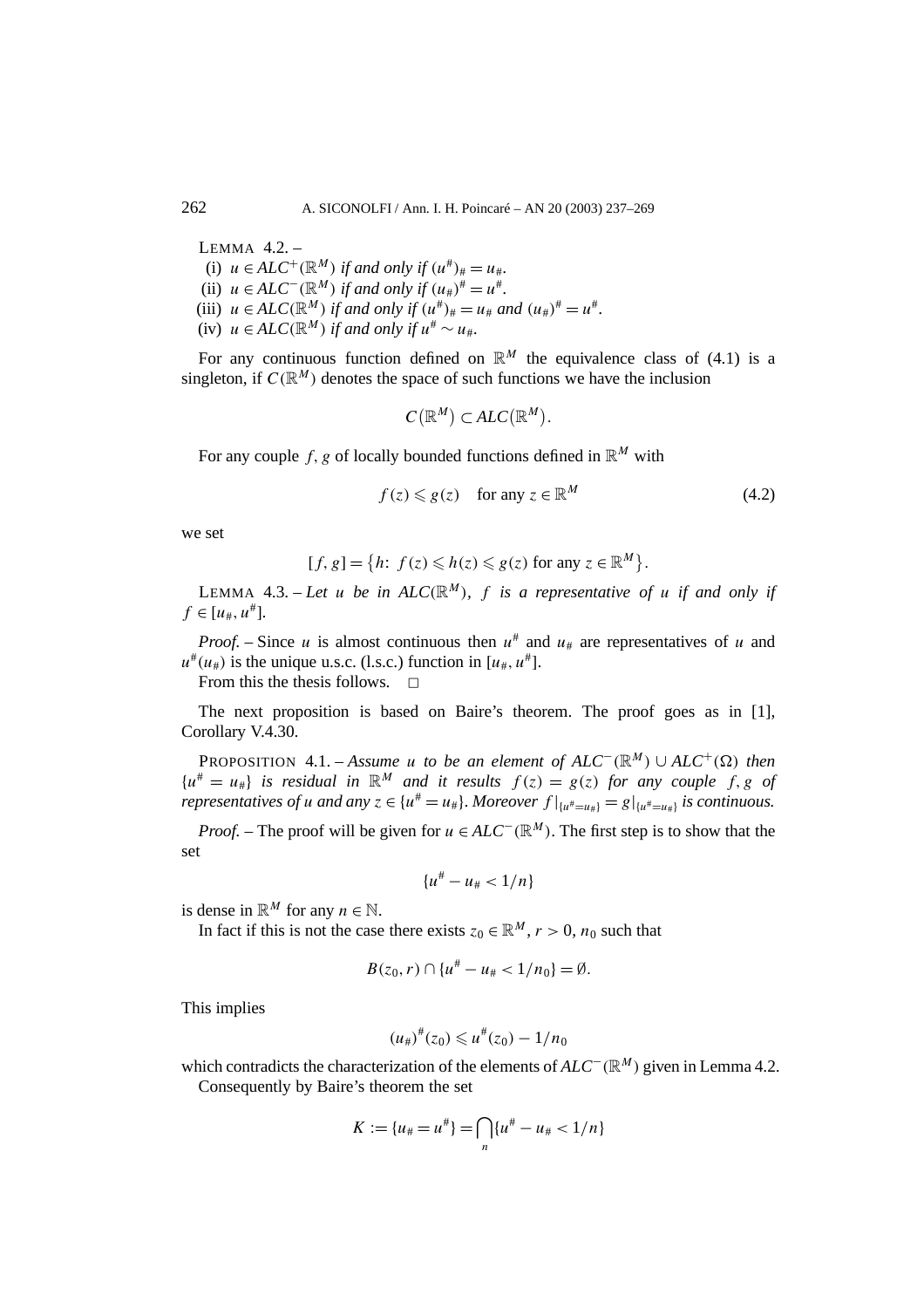being the intersection of a countable family of open dense sets, is residual in  $\mathbb{R}^M$ .

Since any representative of *u* belongs to  $[u_{\#}, u^{\#}]$  the equality

$$
f(z) = g(z)
$$

holds for any couple *f*, *g* of representatives of *u* and  $z \in K$ .

If a sequence  $z_n$  of elements of *K* converges to  $z \in K$  then

$$
f(z) = f_{\#}(z) \leq \liminf f(z_n) \leq \limsup f(z_n) \leq f^{\#}(z) = f(z)
$$

which proves that  $f|_K = g|_K$  is continuous.  $\Box$ 

If in addition  $u$  is almost continuous the previous result can be strengthened in the sense that the whole equivalence class can be recovered from the values of any representative on  $\{u^{\#} = u_{\#}\}.$ 

PROPOSITION 4.2. – *Let u be almost continuous and f one of its representative. Set*  $K_u = \{u^* = u_{\#}\}.$ 

*Then*

$$
u^{\#}(z_0) = \limsup_{\substack{z \to z_0 \\ z \in K_u}} f(z), \qquad u_{\#}(z_0) = \liminf_{\substack{z \to z_0 \\ z \in K_u}} f(z)
$$

*for any*  $z_0 \in \mathbb{R}^M$ , and consequently  $f|_{K_u}$  cannot be extended outside  $K_u$  keeping its *continuity.*

*Proof. –* Set

$$
\overline{u}(z_0) = \limsup_{\substack{z \to z_0 \\ z \in K_u}} f(z),\tag{4.3}
$$

$$
\underline{u}(z_0) = \liminf_{\substack{z \to z_0 \\ z \in K_u}} f(z)
$$
\n(4.4)

for any  $z_0 \in \mathbb{R}^M$ .

Fix  $z_0$  and consider  $z_n$  converging to it. By (4.3), (4.4) for any *n* there are  $z'_n, z''_n \in K_u$ such that

$$
|z_n - z'_n| < 1/n, \qquad |z_n - z''_n| < 1/n, \\
|\overline{u}(z_n) - f(z'_n)| < 1/n, \qquad |\underline{u}(z_n) - f(z''_n)| < 1/n.
$$

Consequently

$$
\limsup_{n} \overline{u}(z_n) = \limsup_{n} f(z'_n) \le \overline{u}(z),
$$
  

$$
\liminf_{n} \underline{u}(z_n) = \liminf_{n} f(z''_n) \ge \underline{u}(z).
$$

These relations show that  $\overline{u}$  and  $\overline{u}$  are u.s.c. and l.s.c., respectively.

Moreover by (4.3), (4.4)

$$
\overline{u}, \underline{u} \in [u_{\#}, u^{\#}]
$$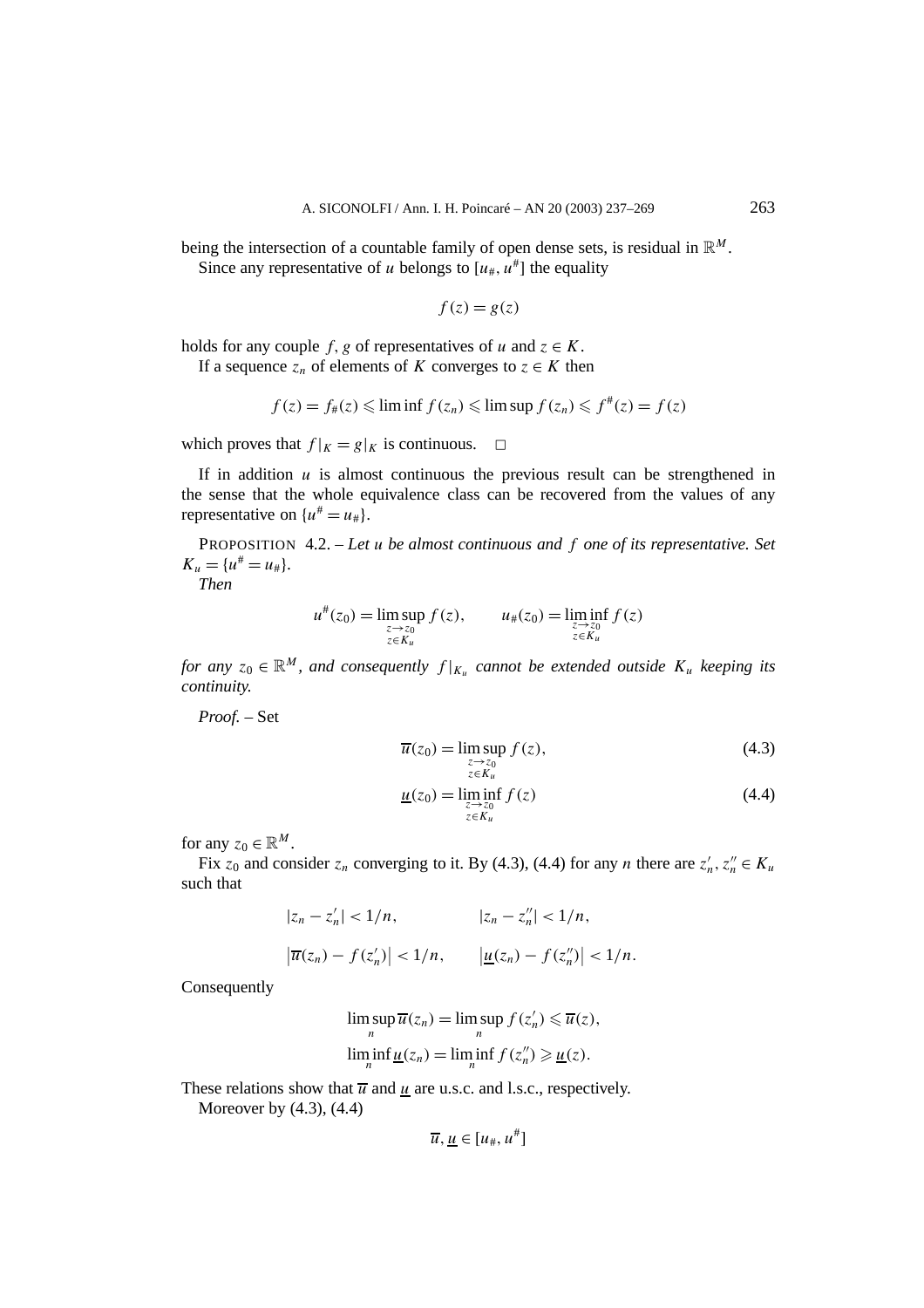and this implies the equalities

$$
\overline{u} = u^{\#}, \qquad \underline{u} = u_{\#}
$$

since *u* is almost continuous.

Finally if  $z_0 \notin K_u$  then

$$
u^{\#}(z_0) = \limsup_{\substack{z \to z_0 \\ z \in K_u}} f(z) > \liminf_{\substack{z \to z_0 \\ z \in K_u}} f(z) = u_{\#}(z_0)
$$

and this strict inequality proves the last part of the assertion.  $\Box$ 

Conversely it is easily seen:

PROPOSITION 4.3. – *Let f be a function defined and continuous in a dense subset K of* R*<sup>M</sup> which does not admit any proper continuous extension. Set*

$$
f^{\#}(z_0) = \limsup_{\substack{z \to z_0 \\ z \in K}} f(z), \qquad f_{\#}(z) = \limsup_{\substack{z \to z_0 \\ z \in K}} f(z).
$$

*Then*  $u = [f_{\#}, f^{\#}] \in ALC(\mathbb{R}^{M})$  *and*  $K = \{f_{\#} = f^{\#}\}.$ 

Propositions 4.2 and 4.3 justify that from now on we identify the equivalence classes belonging to  $ALC(\mathbb{R}^M)$  and the functions defined and continuous on a dense subset of  $\mathbb{R}^M$  which do not admit any proper continuous extension.

For a function *u* of this type,  $K_u$  will denote the set  $\{u^* = u_*\}.$ 

*Remark* 4.1. – The domain of an almost continuous function is not only dense but residual. This is clear from Proposition 4.1 and conversely it is a consequence of the fact that the set of point of discontinuity of any function defined on the whole space is the countable union of closed sets.

The term almost continuous comes from the property that for the functions of this class the inverse image of any open set is almost open, i.e. the symmetric difference of an open and a meager set, see [15,14].

Given a sequence  $u_n$  and  $u \in LB(\mathbb{R}^M)$ , we write

$$
u = \lim^{n} u_n \tag{4.5}
$$

to mean

$$
u^{\#} = \limsup^{\#} u_n, \qquad u_{\#} = \liminf_{\#} u_n.
$$

If  $u$  and  $u_n$  are almost continuous then (4.5) implies

$$
\lim_{n} u_n(z_n) = u(z_0)
$$

for any  $z_0 \in K_u$  and  $z_n$  converging to  $z_0$  with  $z_n \in K_{u_n}$ .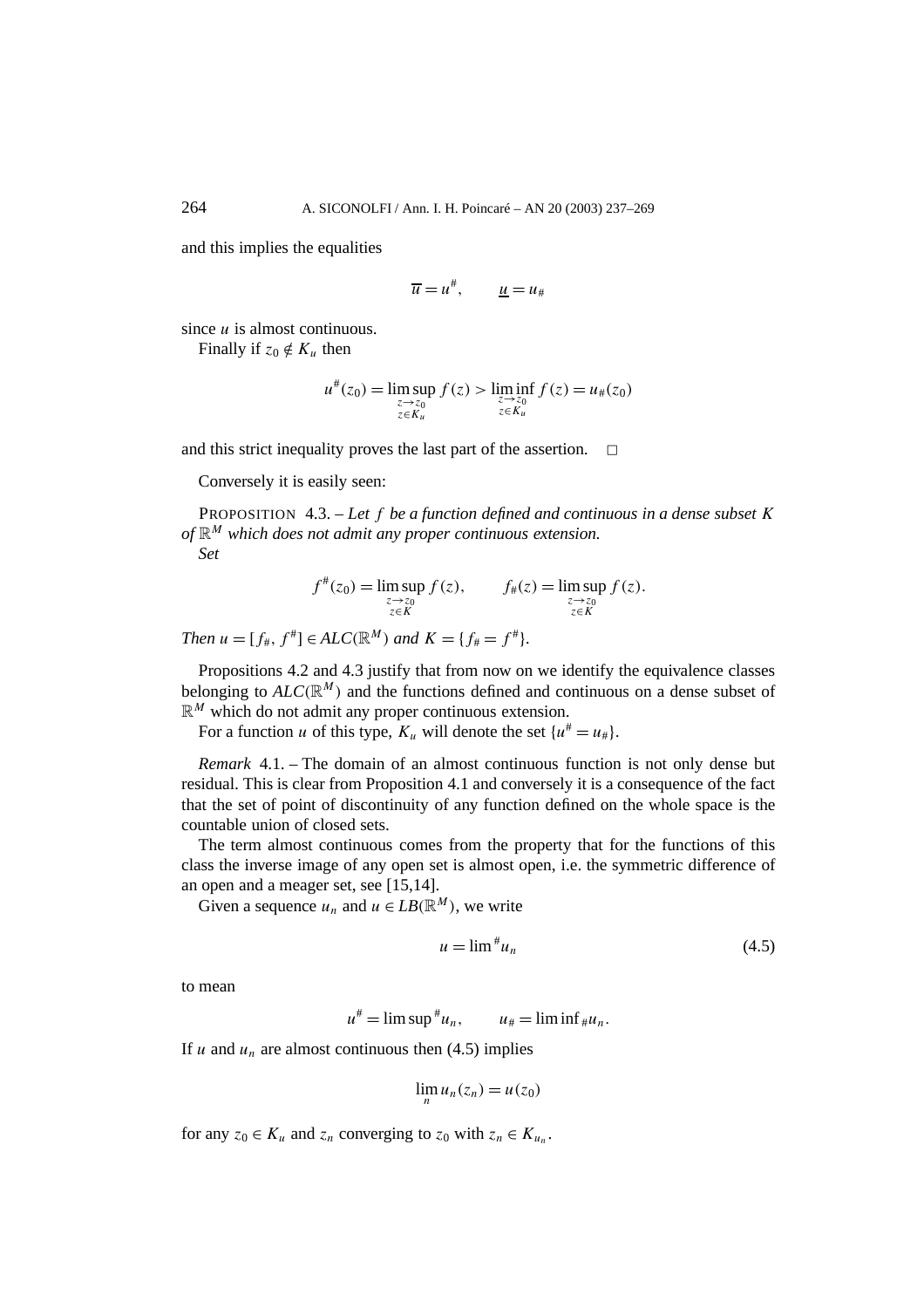#### **5. Almost continuous solutions**

Here we use the terminology introduced in the previous section to give uniqueness and stability results for almost continuous solutions *u* of (1.1) verifying

$$
\limsup_{(x,t)\to(x_0,0)} u(x,t) \leq u_0^{\#}(x_0),\tag{5.1}
$$

$$
\liminf_{\substack{(x,t)\to(x_0,0)\\(x,t)\to(x_0,0)}} u(x,t) \geq u_{0\#}(x_0),
$$
\n(5.2)

or

$$
\liminf_{\substack{(x,t)\to(x_0,0)\\(x,t)\in K_u}} u(x,t) = u_{0\#}(x_0),\tag{5.3}
$$

$$
\limsup_{\substack{(x,t)\to(x_0,0)\\(x,t)\in K_u}} u(x,t) = u_0^*(x_0),\tag{5.4}
$$

for any  $x_0 \in \mathbb{R}^N$ , where the initial value  $u_0$  is taken in  $LB(\mathbb{R}^N)$ .

We treat the case  $H \geq 0$ , the modifications for *H* nonnegative can be easily derived.

We consider the functions f and g defined as in (3.3), (3.4) with  $u_{0}$ <sup>#</sup>, *u*<sup>#</sup><sub>0</sub> replacing  $f_{0#}$  and  $f_0^*$ , respectively and denote by *w* the almost continuous function having f as representative.

We observe that in general  $f \nsim g$  as it can be seen taking for initial datum the function of *LB*( $\mathbb{R}^{N}$ ) with  $\chi_{\mathbb{R}^{N} \setminus \{0\}}$  as representative and setting  $H(x, p) = |p|$ .

In this case  $u_0^{\#} \equiv 1$  and so  $g \equiv 1$  while

$$
f(x,t) = \begin{cases} 0 & \text{if } |x| < t, \\ 1 & \text{if } |x| \ge t. \end{cases}
$$

This fact will have some consequences in the formulation of the uniqueness results we are going to present.

One condition for  $f \sim g$  is indicated in the next result.

PROPOSITION 5.1. – *Assume*  $u_0 \in ALC^+(R^N)$  *then*  $f \sim g$ .

*Proof.* – The argument of Theorem 3.3 will be adapted for the proof. Let  $\bar{g}$  an u.s.c. subsolution of (1.1) verifying (3.16) such that

$$
\alpha =: f^*(x_0, t_0) < \bar{g}(x_0, t_0) := \beta
$$

for a certain  $(x_0, t_0)$ .

In view of Remark 3.1  $u_0$  (any representative of  $u_0$ ) can be assumed without loss of generality to verify (3.1) or (3.2).

Take  $\alpha_0 \in \alpha$ ,  $\beta$ [ and assume that

$$
\{\bar{g} < \alpha_0\} = \emptyset
$$

then by  $(3.16)$ 

$$
\{u_0^{\#} < \alpha_0\} = \emptyset
$$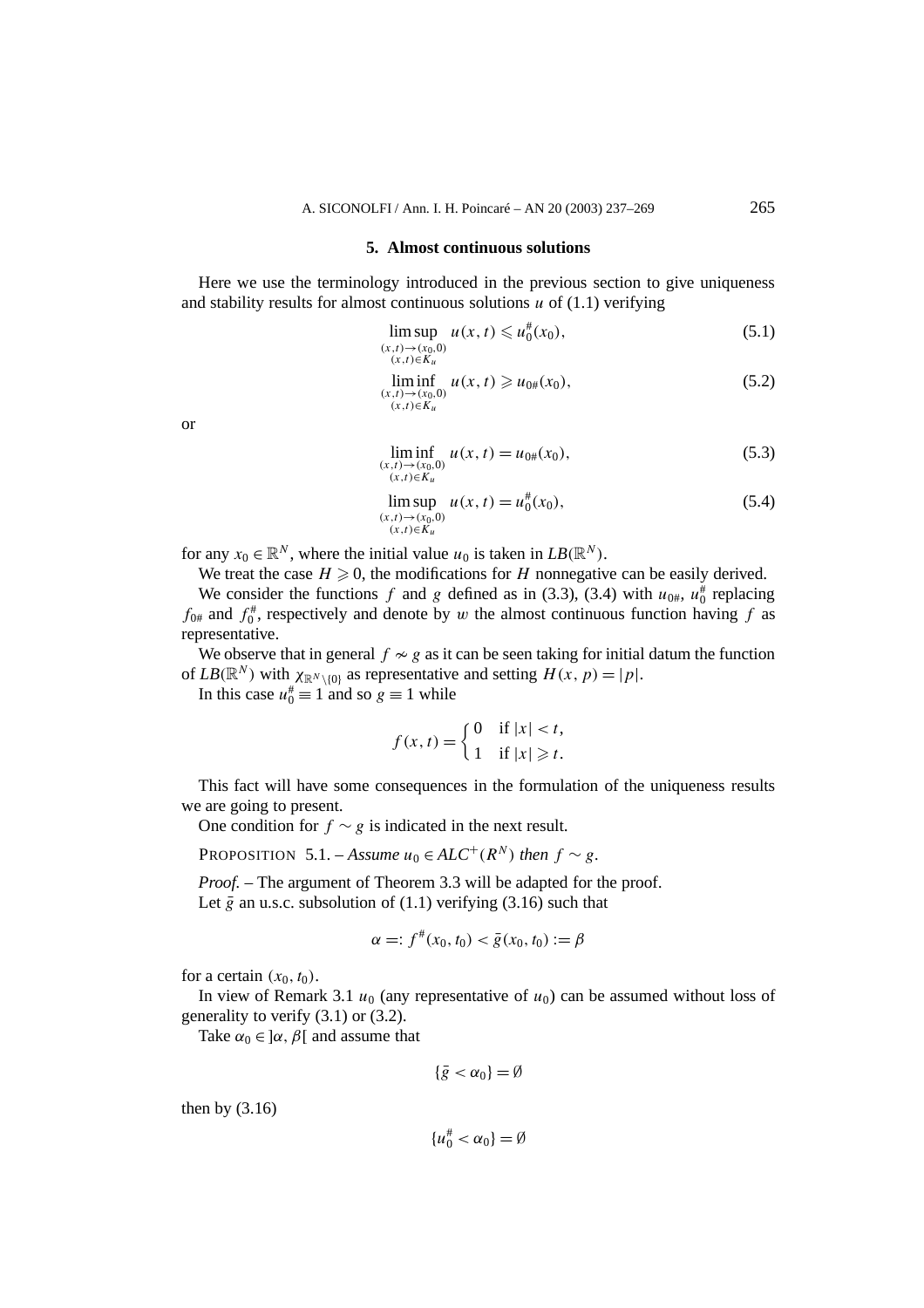and since  $u_0 \in ALC^+(\mathbb{R}^N)$ 

$$
\{u_{0\#}<\alpha_0\}=\emptyset.
$$

This implies by the definition of *f*

$$
\{f<\alpha_0\}=\emptyset
$$

and

$$
\{f^{\#} < \alpha_0\} = \emptyset
$$

which cannot be.

Therefore  $\alpha$ ,  $\beta$ [  $\subset A$ , and if  $\alpha_0 \in \alpha$ ,  $\beta$ [ then  $x_0 \in \Omega_{\alpha_0}$ , see (3.19), by Proposition 3.3 and so

$$
t_0 \leqslant h_{\alpha_0}(x_0) \leqslant S\big(\mathrm{cl}\{u_0^{\#} \leqslant \alpha_0 - \varepsilon\}, x_0\big)
$$

for any  $\varepsilon > 0$ , see (3.20) for the definition of  $h_{\alpha_0}$ .

Since  $u_0 \in ALC^+(R^N)$  it results

$$
cl{u_0^* \leq \alpha_0 - \varepsilon} \supset {u_{0\#} \leq \alpha_0 - 2\varepsilon} \quad \text{for any } \varepsilon > 0
$$

then

$$
t_0 \leqslant h_{\alpha_0}(x_0) \leqslant S\big(\{u_{0\#} \leqslant \alpha_0 - 2\varepsilon\}, x_0\big)
$$

and the definition of *f* gives

$$
f(x_0, t_0 - \delta) > \alpha_0 - 2\varepsilon \quad \text{for any } \delta > 0
$$

and

 $f^*(x_0, t_0) \geq \alpha_0 - 2\varepsilon$ 

which is impossible for *ε* sufficiently small.

Consequently  $f^*$  is the maximal u.s.c. subsolution of (1.1) verifying (3.16) with  $f_0^*$ replaced by  $u_0^*$  which gives the thesis in view of Theorem 3.3.  $\Box$ 

The first uniqueness result is the following:

THEOREM 5.1. – Let  $u_0 \in LB(\mathbb{R}^N)$ . Then *w* is the unique solution of (1.1), (5.3) in  $ALC(\mathbb{R}^N\times]0,+\infty$ [*)*.

*Proof.* – Let  $u \in ALC(\mathbb{R}^N \times [0, +\infty])$  be a solution of (1.1), (5.3). The crucial point is to prove the inequality

$$
u^* \leqslant w^*.\tag{5.5}
$$

As in the previous proposition in view of Remark 3.1  $u_0$  can be assumed to verify (3.1) or (3.2).

Define A,  $\Omega_{\alpha}$  and  $h_{\alpha}$  as in (3.19), (3.20) replacing  $\bar{g}$  by  $u^*$ .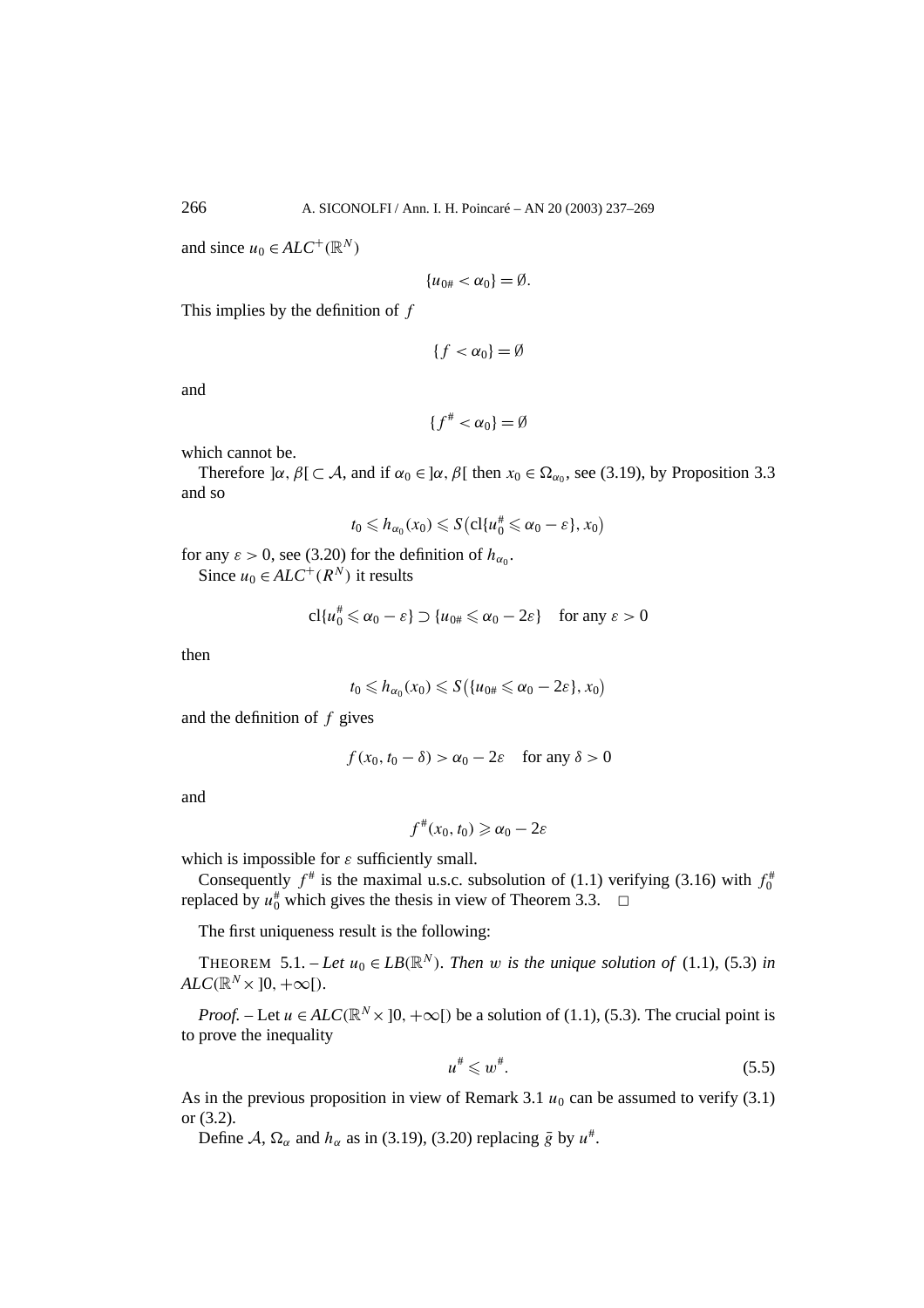Take  $\alpha \in A$ ,  $x \in \text{cl}\lbrace u_{0\#} < \alpha \rbrace$  and fix *t*. By (5.3)  $u(x_n, t_n) < \alpha$  for a sequence  $(x_n, t_n)$ of elements of  $K_u$  converging to  $(x, t)$  with  $t_n < t$  for any *n*, therefore  $u^*(x_n, t_n) < \alpha$  and arguing as in Proposition 3.3 it comes

$$
u^{\#}(x,t) < \alpha
$$

this shows the relation

$$
\Omega_{\alpha}\subset\text{int}\{u_{0\#}\geqslant\alpha\}
$$

and so using Propositions 3.5, 1.6 the inequality

$$
h_{\alpha}(x) \leqslant S\big(\{u_{0\#} \leqslant \alpha - \varepsilon\}, x\big)
$$

can be obtained for any  $\alpha \in A$ ,  $\varepsilon$  and  $x \in \Omega_{\alpha}$ .

From this arguing as in Proposition 5.1 and exploiting (5.3) and the almost continuity of *u* it can be derived (5.5) and so

 $u_{\#} \leqslant w_{\#}$ 

which completes the proof in view of Theorem 3.4.  $\Box$ 

Strengthening the assumptions on the initial datum we obtain that the solution *w* is complete in the terminology of [1], Definition V.4.28.

THEOREM 5.2. – Assume  $u_0 \in ALC^+(\mathbb{R}^N)$ . Then *w* is the unique solution in  $LB(\mathbb{R}^N \times$ ]0*,*+∞[*) of* (1.1)*,* (5.1*),* (5.2)*.*

*Proof.* – Let  $u \in \text{LB}(\mathbb{R}^N \times [0, +\infty[)$  a solution of (1.1), (5.1), (5.2) then by Theorem 3.6 and Proposition 5.1

$$
w_\#\leqslant u_\#\leqslant u^\#\leqslant w^\#
$$

which gives the thesis in view of the almost continuity of  $w$ .  $\Box$ 

Note that if  $u_0$  is almost continuous the conditions (5.1), (5.2) are equivalent to (5.3), (5.4) and it results

$$
\lim_{\substack{(x,t)\to(x_0,0)\\(x,t)\in K_w}} w(x,t) = u_0(x_0) \quad \text{for any } x_0 \in K_{u_0}.
$$

This relation implies that the function which equals *w* in  $K_w$  and  $u_0$  in  $K_{u_0} \times \{0\}$  is almost continuous in  $\mathbb{R}^N \times [0, +\infty]$ .

Finally we give a stability result which will be proved without using explicitly the representation formulae.

We consider a sequence of almost continuous initial data  $u_{0n}$  with  $\lim_{n \to \infty} u_{0n} = u_0$  and denote by  $w_n$  the solutions of (1.1), (5.1), (5.2) with  $u_0$  replaced by  $u_{0n}$ .

THEOREM 5.3. –  $\lim^{\#} w_n = w$ .

*Proof.* – Recall that  $w_n$  is almost continuous for any *n* in the light of Theorem 5.2.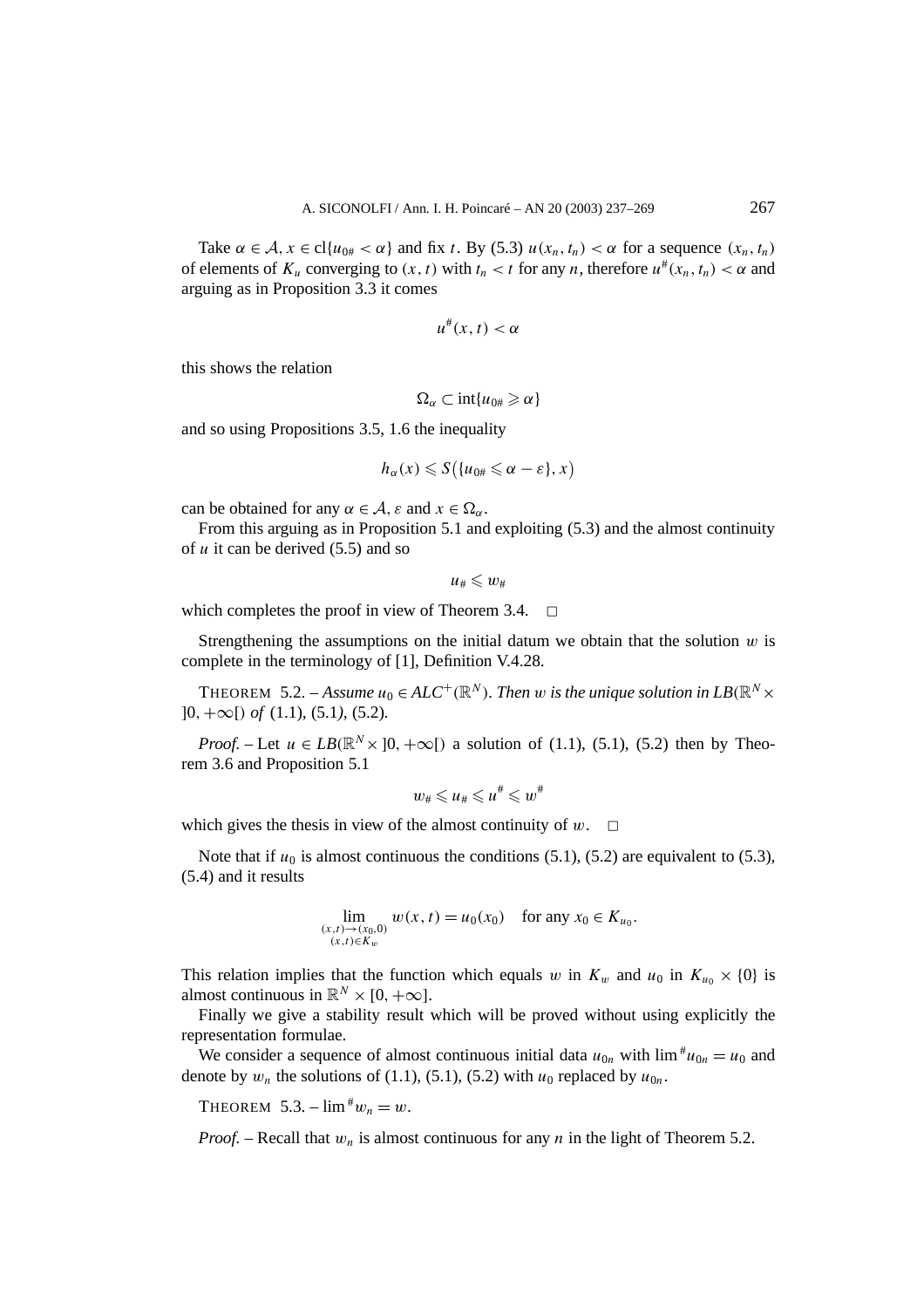By assumption (1.5)  $w_{n#}$  is a l.s.c. supersolution of

$$
u_t + (a|x| + b)|Du| = 0
$$

verifying

$$
\liminf_{(x,t)\to(x_0,0)} w_{n\#}(x,t) = u_{0n\#}(x_0)
$$

for any  $n, x_0 \in \mathbb{R}^N$  and  $w_n^{\#}$  is an u.s.c. subsolution of

$$
u_t - (a|x| + b)|Du| = 0
$$

verifying

$$
\limsup_{(x,t)\to(x_0,0)} w_n^{\#}(x,t) = u_{0n}^{\#}(x_0).
$$

Consequently the sequence  $w_n$  is locally equibounded since  $u_{0n}$  is so. Set

$$
\bar{g} = \limsup^{\#} w_n,
$$
  

$$
\bar{f} = \liminf^{\#} w_n,
$$

and argue as in the proof of claim (3.24) in the Proposition 3.10 to show

$$
\limsup_{(y,t)\to(x,0)} \bar{g}(y,t) \le u_0^*(x) \quad \text{for any } x \in \mathbb{R}^N,
$$
  

$$
\liminf_{(y,t)\to(x,0)} \bar{f}(y,t) \ge u_{0\#}(x) \quad \text{for any } x \in \mathbb{R}^N.
$$

Then Theorem 3.6 yields

 $w_{\#} \leqslant \bar{f} \leqslant \bar{g} \leqslant w^{\#}$ 

and so the thesis.  $\Box$ 

### **Acknowledgements**

The author wishes to thank the referee for his careful scrutiny of the paper and for his suggestions which made possible to remove a restriction on admissible initial data appearing in a previous version.

#### **REFERENCES**

- [1] M. Bardi, I. Capuzzo Dolcetta, Optimal Control and Viscosity Solutions of Hamilton–Jacobi Equations, Birkhäuser, Boston, 1997.
- [2] M. Bardi, M.G. Crandall, L.C. Evans, P.E. Souganidis, Viscosity Solutions and Applications, Springer-Verlag, Berlin, 1997.
- [3] G. Barles, B. Perthame, Exit time problems in optimal control and vanishing viscosity method, SIAM J. Control Optim. 26 (1988) 1133–1148.
- [4] G. Barles, Discontinuous viscosity solutions of first order of Hamilton–Jacobi equations: a guided visit, Nonlinear Anal. 20 (1993) 1123–1134.